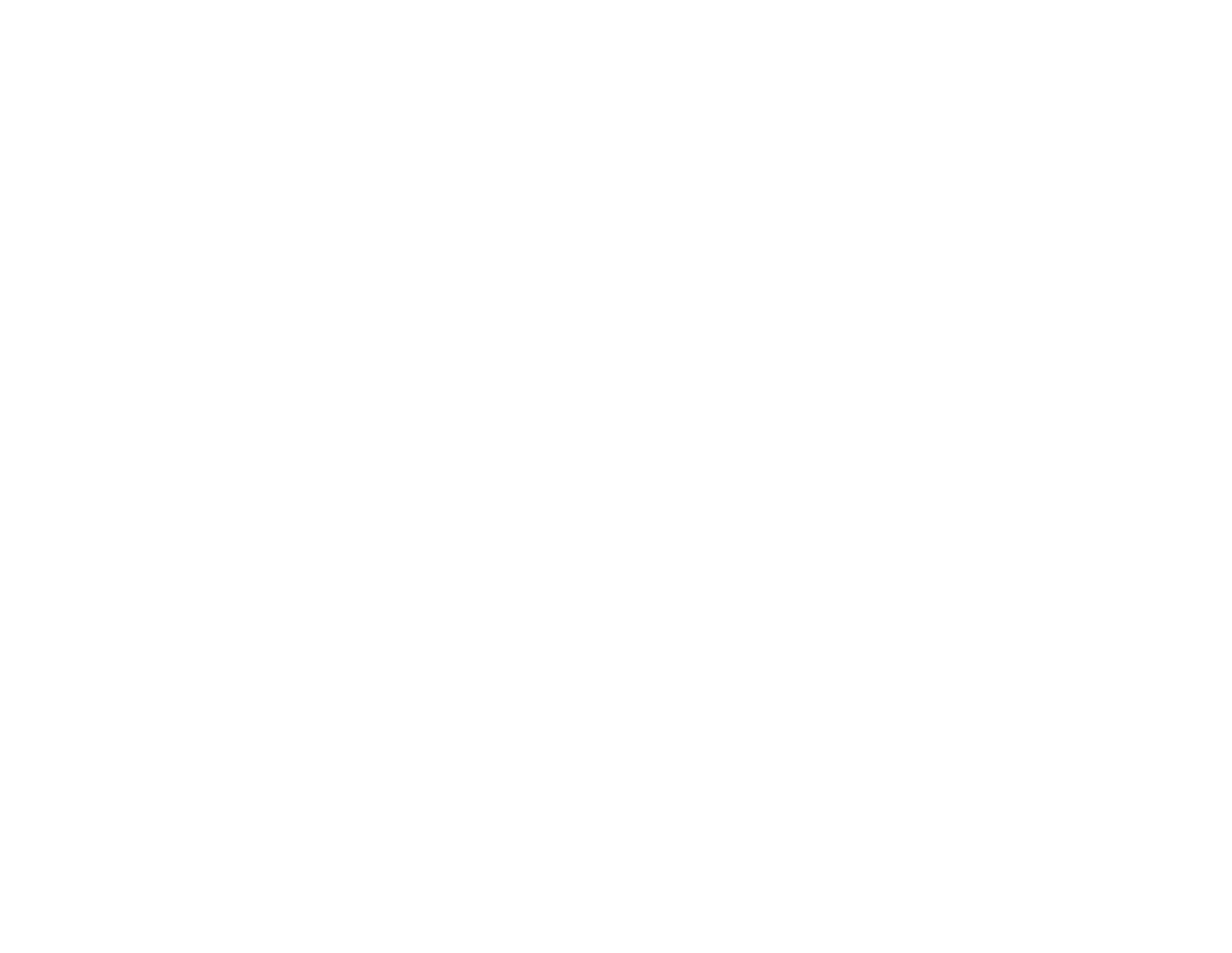### **Table of Contents**

Section I: Executive Summary **Page 5** and the section I: Executive Summary Percent of Your Students Ready for College-Level Coursework Five Year Trends—Percent of Students Who Met College Readiness Benchmarks Five Year Trends—Average ACT Scores Five Year Trends—Average ACT Scores by Level of Preparation Five Year Trends—Percent and Average Composite Score by Race/Ethnicity Percent of Students in College Readiness Standards Score Ranges Average ACT College Reportable Scores by Test Session Duration Percent of Students Who Met College Readiness Benchmark Scores by Test Session Duration Section II: Academic Achievement **Page 11** Academic Achievement ACT Score Distributions, Cumulative Percentages, Averages, and Quartile Values Average ACT Composite Scores for Race/Ethnicity by Level of Preparation Average ACT Scores by Race/Ethnicity Percent of Students in College Readiness Standards Score Ranges Average ACT Scores by Gender Percent of Students Who Met College Readiness Benchmark Scores by Gender College Readiness Benchmark Percent and Average ACT Scores by Overall High School Curriculum College Readiness Benchmark Percent and Average ACT Scores by Content-Specific Curriculum Section III: College Readiness & Impact of Course Rigor Page 17 Percent of Students Who Met ACT College Readiness Benchmark Scores by Race/Ethnicity Average ACT Scores and Average ACT Score Changes by Common Course Patterns College Readiness Percents by Common Course Patterns Section IV: Career and Educational Aspirations **Page 25** Page 25 Distribution of Planned Educational Majors for All Students by College Plans Average ACT Composite Scores for Racial/Ethnic Groups by Post-Secondary Educational Aspirations Students' Score Report Preferences at Time of Testing Section V: Optional Writing Test Results **Page 29** Page 29 Average ACT English and Writing Scores by Race/Ethnicity and Gender for students who took ACT Writing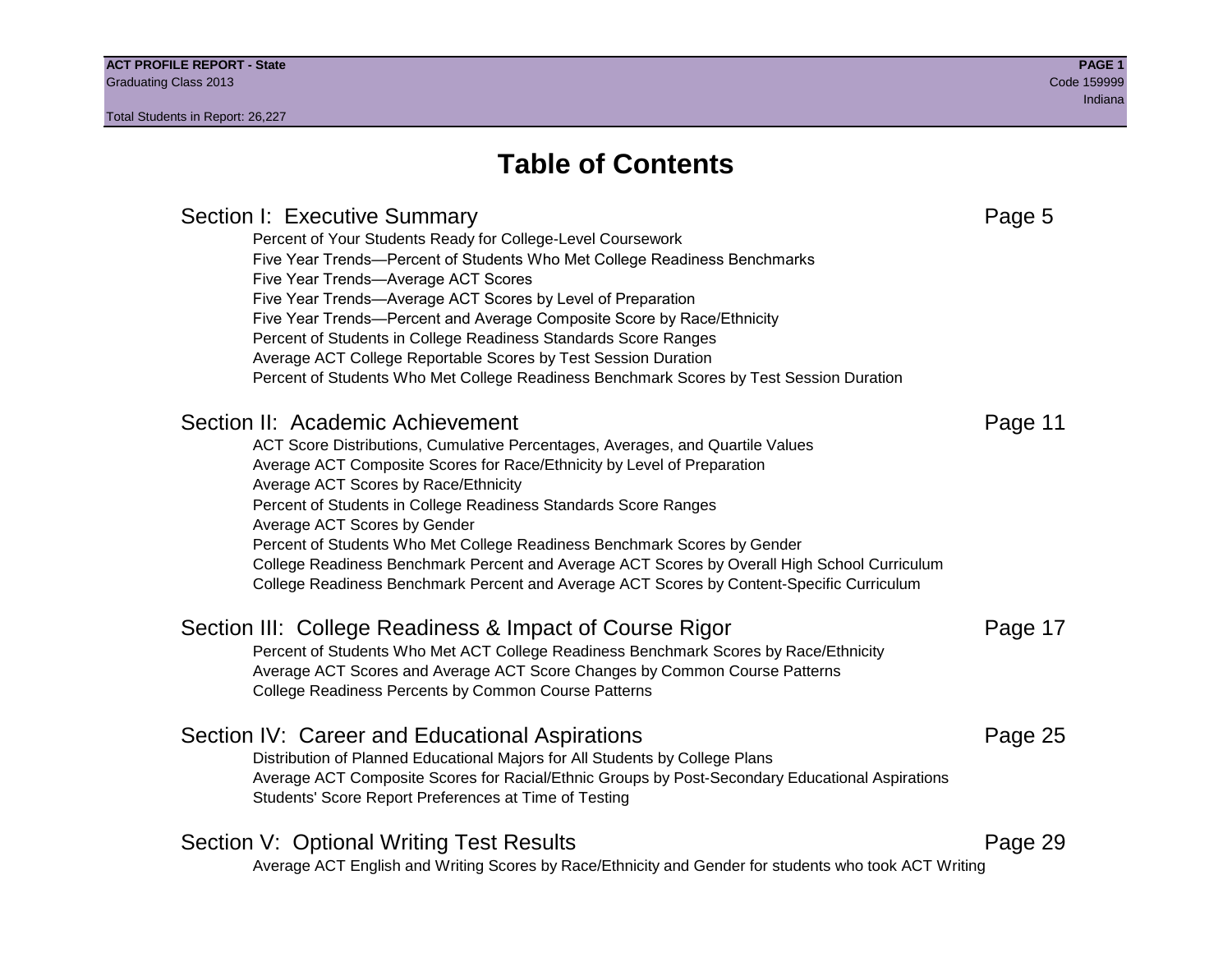This report provides information about the performance of your 2013 graduating seniors who took the ACT as sophomores, juniors, or seniors; and self-reported at the time of testing that they were scheduled to graduate in 2013. Beginning with the Graduating Class of 2013, all students whose scores are college reportable, both standard and extended time tests, are now included in the report.

This report focuses on:

**Performance** - student test performance in the context of college readiness

**Access** - number of your graduates exposed to college entrance testing and the percent of race/ethnicity participation

**Course Selection** - percent of students pursuing a core curriculum

**Course Rigor** - impact of rigorous coursework on achievement

**College Readiness** - percent of students meeting ACT College Readiness Benchmark Scores in each content area

**Awareness** - extent to which student aspirations match performance

**Articulation** - colleges and universities to which your students send test results

Each year, test data for a school, district, and the state represents a different cohort of students. ACT encourages educators to focus on trends (3, 5, 10 years), not year-to-year changes. Such changes can represent normal – even expected – fluctuations. On the other hand, trend lines offer more insight into what is happening in a school, district, or the state.

Furthermore, ACT encourages educators to measure student performance in the context of college readiness measures. The focus should be on the number and percentage of students who met or exceeded ACT's College Readiness Benchmark Scores, a measure that is much more meaningful and understandable than an average composite score for a group of students.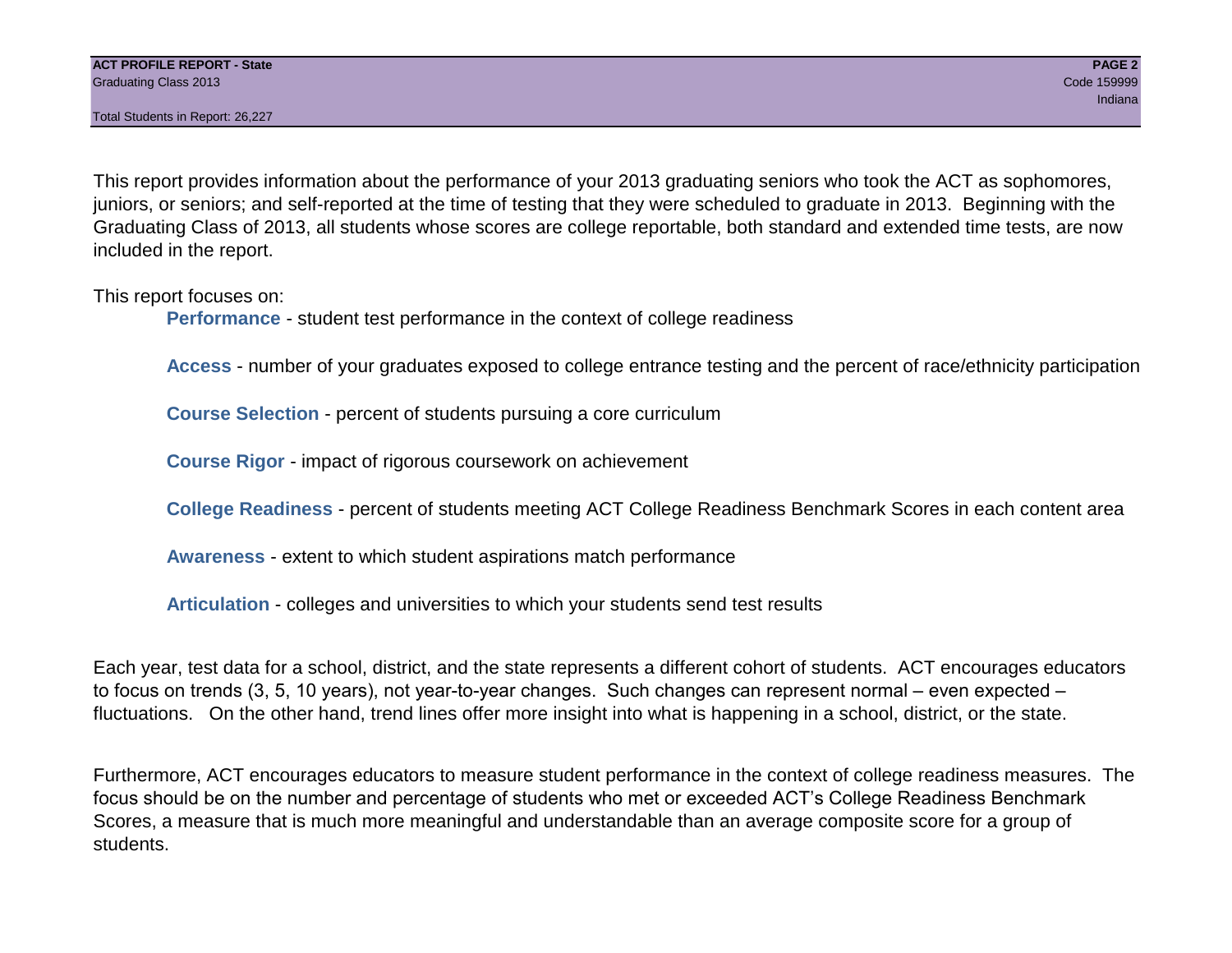#### **The ACT is a curriculum-based measure of college readiness. ACT components include:**

Tests of academic achievement in English, math, reading, science, and writing (optional) High school grade and course information Student Profile Section Career Interest Inventory

#### **The ACT:**

Every few years, ACT conducts the **ACT National Curriculum Survey** to ensure its curriculum-based assessment tools accurately measure the skills high school teachers teach and instructors of entry-level college courses expect. The ACT is the only college readiness test designed to reflect the results of such a survey.

ACT's **College Readiness Standards** are sets of statements intended to help students, parents and educators understand the meaning of test scores. The standards relate test scores to the types of skills needed for success in high school and beyond. They serve as a direct link between what students have learned and what they are ready to do next. The ACT is the only college readiness test for which scores can be tied directly to standards. *Connecting College Readiness Standards to the Classroom* interpretive guides can be found at www.act.org/standard/infoserv.html.

Only the ACT reports **College Readiness Benchmark Scores** – A benchmark score is the minimum score needed on an ACT subject-area test to indicate a 50% chance of obtaining a B or higher or about a 75% chance of obtaining a C or higher in the corresponding credit-bearing college courses, which include English Composition, Algebra, Social Science and Biology. These scores were empirically derived based on the actual performance of students in college. The College Readiness Benchmark Scores, updated for 2013, are:

| <b>College Course/Course Area</b> | <b>ACT Test</b> | Benchmark Score |
|-----------------------------------|-----------------|-----------------|
| <b>English Composition</b>        | English         | 18              |
| Algebra                           | Mathematics     | 22              |
| <b>Social Sciences</b>            | Reading         | 22              |
| Biology                           | Science         | 23              |

For more information, go to www.act.org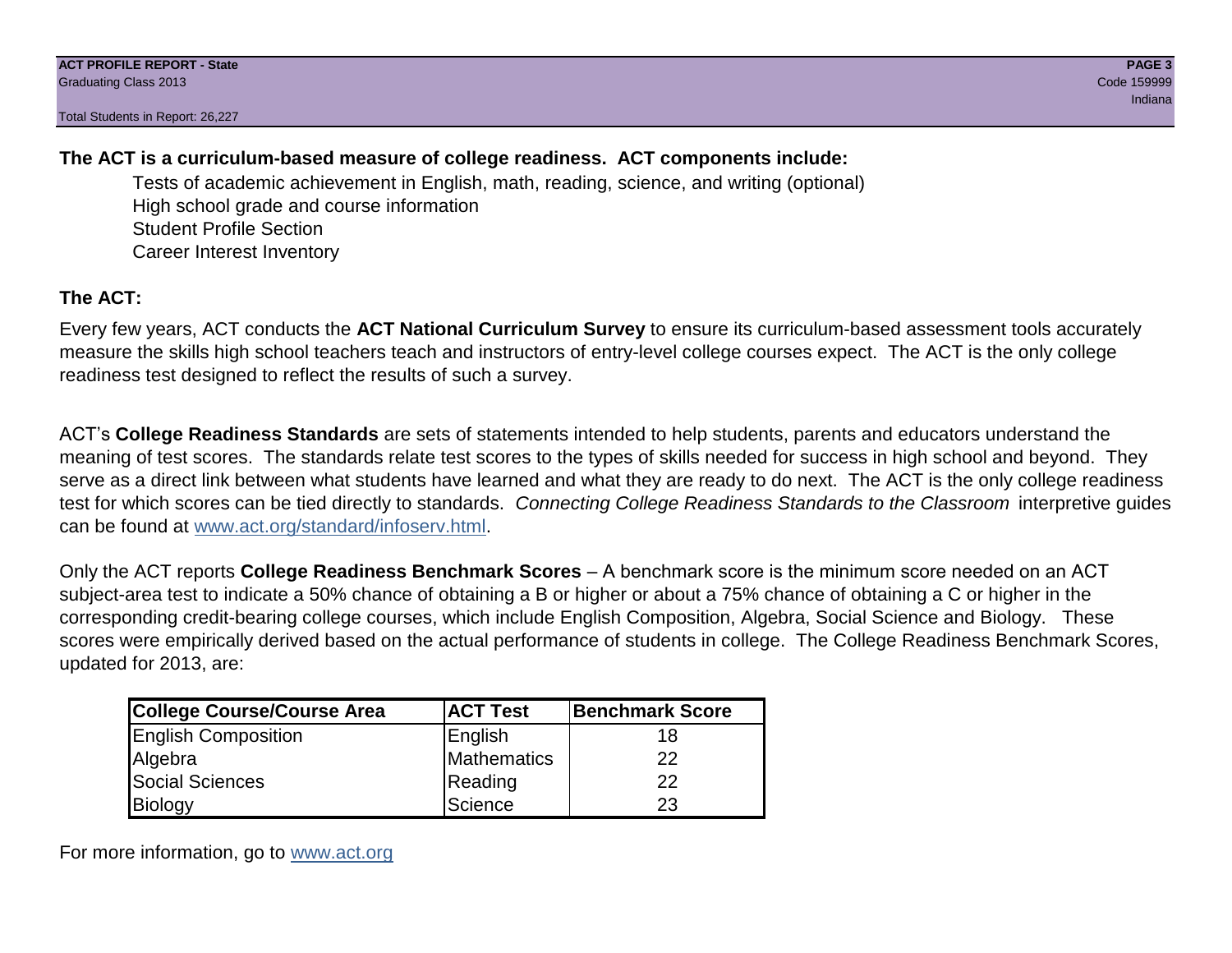#### **How to Improve Scores and Increase College Readiness**

31% of your students met all four ACT College Readiness Benchmark Scores (Table 1.1). To improve students' scores and increase the percentage of students identified as college ready, ACT suggests:

PROVIDING ACCESS FOR ALL STUDENTS TO TAKE THE ACT: 26,227 of your students are included in this report (the 'cohort'). Increasing access insures that more students have the opportunity to consider college and allows the reader to use this report to evaluate how well courses and instructional programs are preparing students for college and work.

MAKING CORE CURRICULUM A PRIORITY: Emphasize the need for all students to develop college and work ready skills, regardless of postsecondary aspirations. 75% of the students in the cohort reported taking courses that would be considered 'Core or More' (Table 1.4).

MAKING SURE STUDENTS ARE TAKING THE RIGHT KINDS OF COURSES: Table 3.2 reports 2% of the cohort took less than three years of math courses. Of these students, 6% were college ready. 14% of the cohort reported taking a course sequence of Algebra I, Algebra II, and Geometry. 10% of these students were college ready. In comparison, 62% of the students who took 3 or more years of math beyond Algebra I, Algebra II, and Geometry were college ready. Getting more students ready for Algebra prior to 9th grade will increase the chances that students will be prepared for and take advanced-level math courses.

Similarly, Table 3.2 reports 18% of the cohort took less than three years of natural science courses. 31% of these students were college ready. In comparison, 43% of students who took at least three years of science coursework were college ready.

EVALUATING RIGOR OF COURSES: Table 2.6 reports the percentage of students falling in each of the ACT College Readiness Standards score ranges. For example, approximately 39% of the cohort fall into the lowest three Mathematics score ranges. To increase these students' achievement, identify the standards they should focus on next by accessing ACT's College Readiness Standards at www.act.org/standard.

PLAN GUIDANCE ACTIVITIES BASED ON STUDENTS' CAREER AND COLLEGE ASPIRATIONS: Data in Tables 4.1 and 4.2 enable the reader to determine if aspirations are consistent with academic performance and whether among students with similar aspirations, academic performance is consistent across racial/ethnic groups.

For more information on interpreting data in this report, or to learn how ACT can help your students improve their readiness for college and the workplace, contact ACT Customer Service at 319-337-1309 or customerservices@act.org.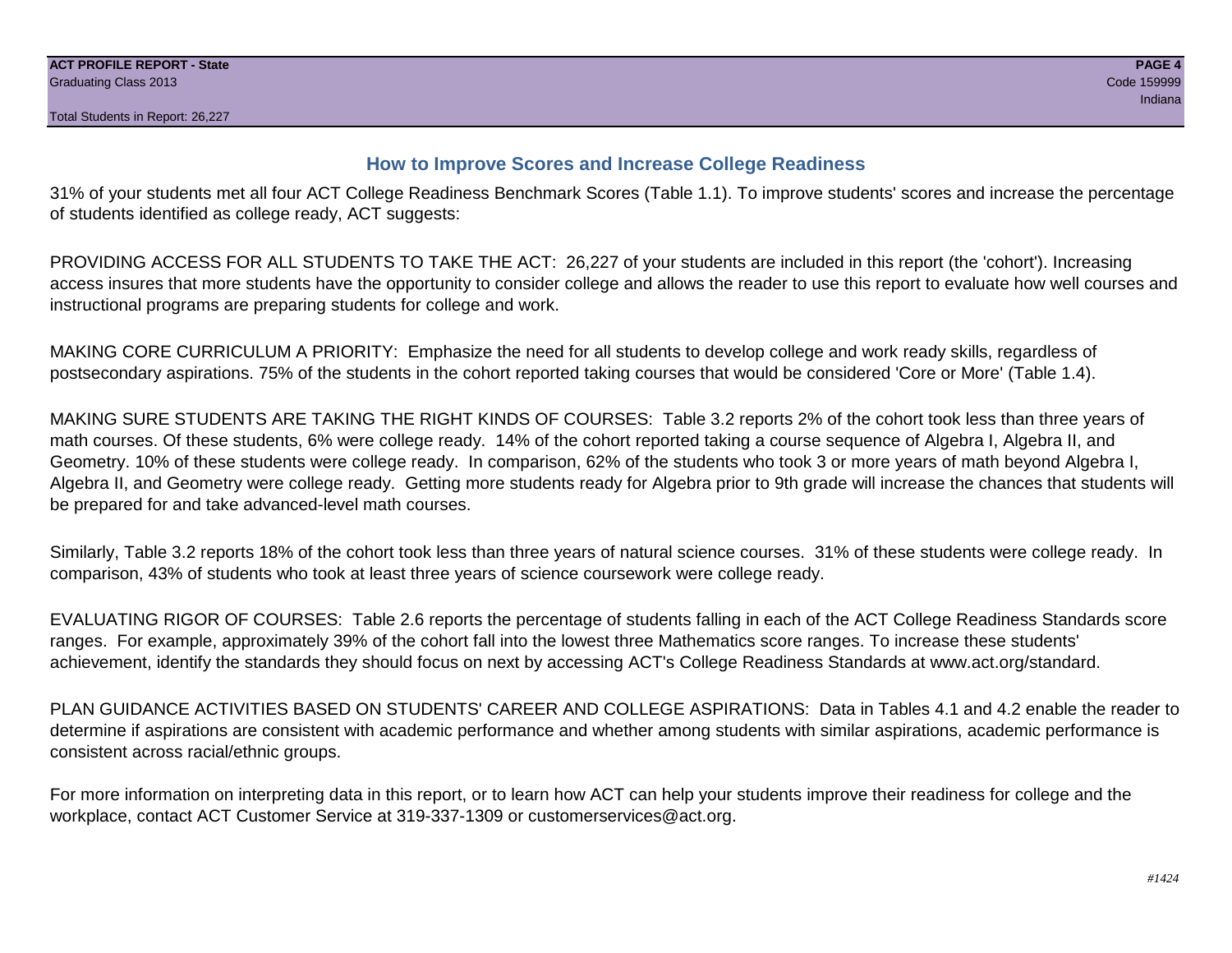**ACT PROFILE REPORT - State: SECTION I, EXECUTIVE SUMMARY PAGE 5** Graduating Class 2013 Code 159999

Total Students in Report: 26,227

ing the control of the control of the control of the control of the control of the control of the control of the control of the control of the control of the control of the control of the control of the control of the cont

### Section I Executive Summary

Beginning with the Graduating Class of 2013, all students whose scores are college reportable, both standard and extended time tests, are now included. Also beginning with the 2013 Graduating Class data, College Readiness Benchmarks for Reading and Science were updated to reflect the most recent college coursework research.

> To find the results of only standard time or extended time test takers, refer to Tables 1.7 and 1.8 on page 10.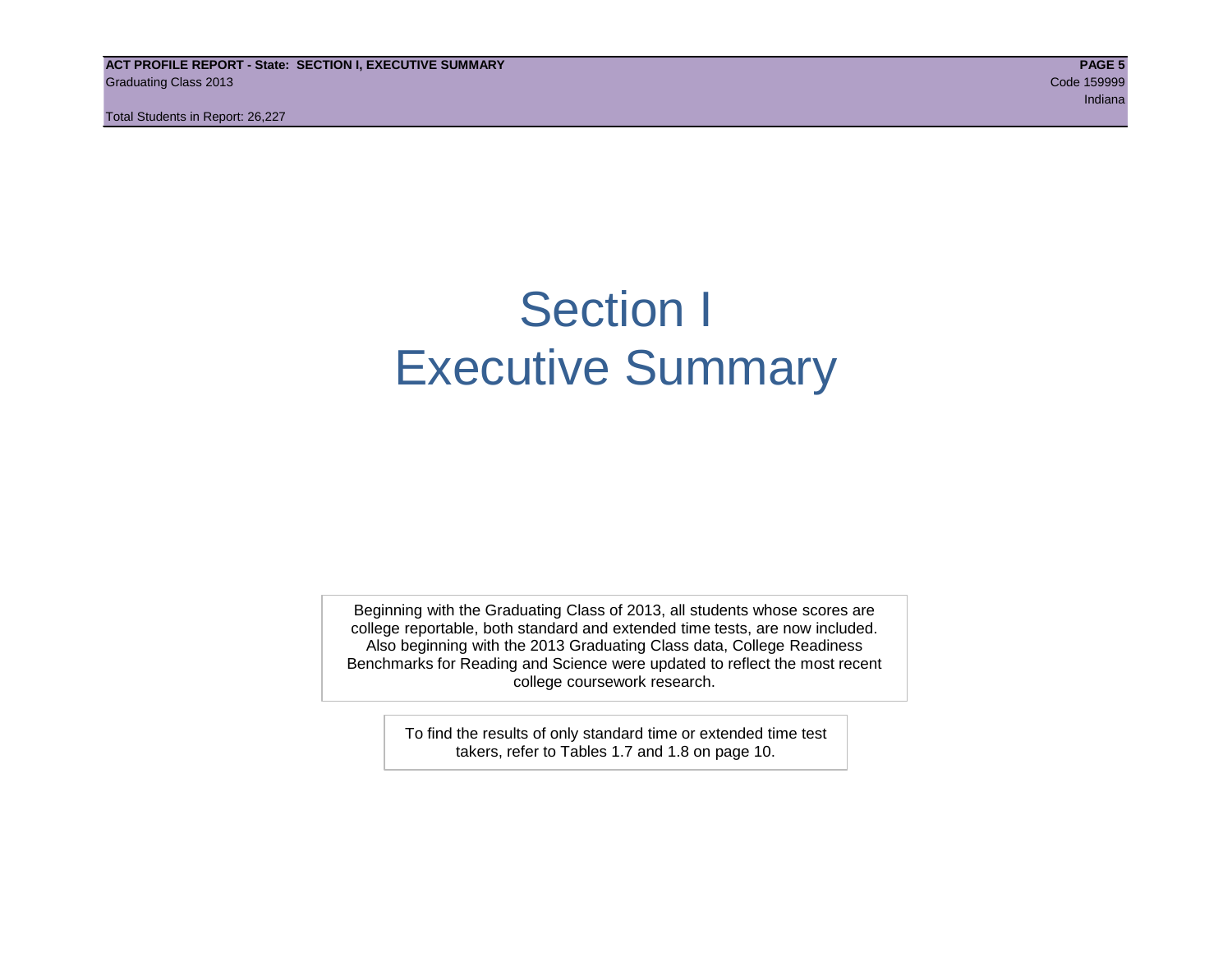#### **ACT PROFILE REPORT - State: SECTION I, EXECUTIVE SUMMARY PAGE 6** Graduating Class 2013 Code 159999

Total Students in Report: 26,227





**A benchmark score is the minimum score needed on an ACT subject-area test to indicate a 50% chance of obtaining a B or higher or about a 75% chance of obtaining a C or higher in the corresponding credit-bearing college course.**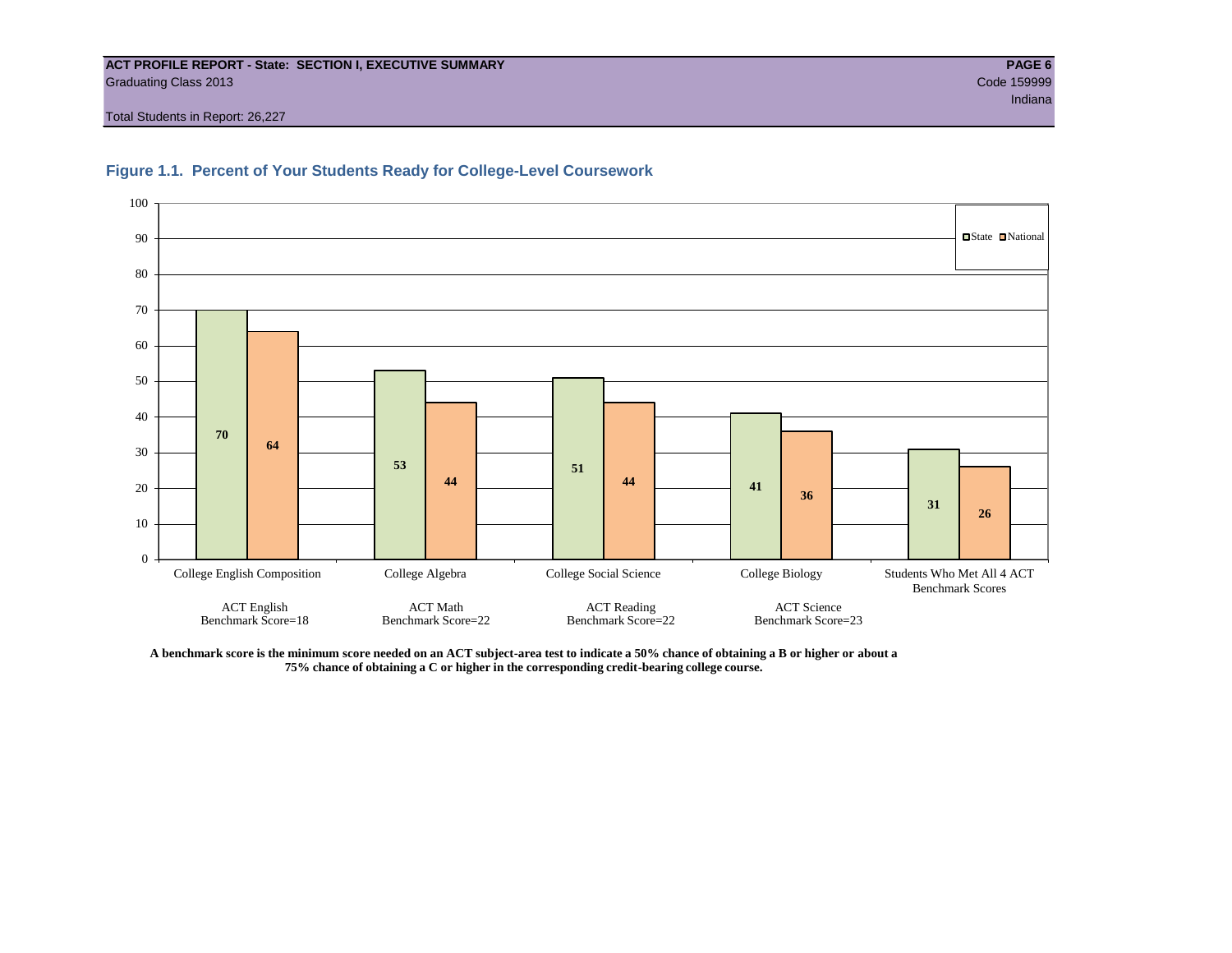#### **ACT PROFILE REPORT - State: SECTION I, EXECUTIVE SUMMARY PAGE 7** Graduating Class 2013 Code 159999

in a bha an t-ainm an t-ainm an t-ainm an t-ainm an t-ainm an t-ainm an t-ainm an t-ainm an t-ainm an t-ainm a

Total Students in Report: 26,227

|      |              | <b>Number of Students</b> |                | <b>Percent Who Met Benchmarks</b> |                    |          |              |                 |                |          |                     |          |  |  |
|------|--------------|---------------------------|----------------|-----------------------------------|--------------------|----------|--------------|-----------------|----------------|----------|---------------------|----------|--|--|
|      |              | <b>Tested</b>             | <b>English</b> |                                   | <b>Mathematics</b> |          | Reading      |                 | <b>Science</b> |          | <b>Met All Four</b> |          |  |  |
| Year | <b>State</b> | <b>National</b>           | State          | National                          | State              | National | <b>State</b> | <b>National</b> | <b>State</b>   | National | <b>State</b>        | National |  |  |
| 2009 | 17,321       | .480,469                  | 75             | 67                                | 54                 | 42       | -61          | 53              | 33             | 28       | 28                  | 23       |  |  |
| 2010 | 18,787       | .568,835                  | 75             | 66                                | 56                 | 43       | 62           | 52              | 36             | 29       | 31                  | 24       |  |  |
| 2011 | 20,462       | 623,112                   | 75             | 66                                | 57                 | 45       | 62           | 52              | 36             | 30       | 31                  | 25       |  |  |
| 2012 | 22,372       | .666,017                  | 75             | 67                                | 58                 | 46       | 62           | 52              | 37             | 31       | 32                  | 25       |  |  |
| 2013 | 26,227       | 1,799,243                 | 70             | 64                                | 53                 | 44       | 51           | 44              | 41             | 36       | 31                  | 26       |  |  |

#### **Table 1.1. Five Year Trends—Percent of Students Who Met College Readiness Benchmarks**

#### **Table 1.2. Five Year Trends—Average ACT Scores**

|      |              | <b>Number of Students</b> |              |                 |                    | <b>Average ACT Scores</b> |                |                 |                |          |                  |          |  |  |
|------|--------------|---------------------------|--------------|-----------------|--------------------|---------------------------|----------------|-----------------|----------------|----------|------------------|----------|--|--|
|      |              | Tested                    |              | <b>English</b>  | <b>Mathematics</b> |                           | <b>Reading</b> |                 | <b>Science</b> |          | <b>Composite</b> |          |  |  |
| Year | <b>State</b> | National                  | <b>State</b> | <b>National</b> | <b>State</b>       | <b>National</b>           | <b>State</b>   | <b>National</b> | <b>State</b>   | National | <b>State</b>     | National |  |  |
| 2009 | 17,321       | .480.469                  | 21.6         | 20.6            | 22.4               | 21.0                      | 22.6           | 21.4            | 21.6           | 20.9     | 22.2             | 21.1     |  |  |
| 2010 | 18,787       | .568.835                  | 21.7         | 20.5            | 22.4               | 21.0                      | 22.6           | 21.3            | 21.9           | 20.9     | 22.3             | 21.0     |  |  |
| 2011 | 20,462       | ,623,112                  | 21.7         | 20.6            | 22.4               | 21.1                      | 22.6           | 21.3            | 21.9           | 20.9     | 22.3             | 21.1     |  |  |
| 2012 | 22,372       | .666.017                  | 21.7         | 20.5            | 22.5               | 21.1                      | 22.6           | 21.3            | 21.9           | 20.9     | 22.3             | 21.1     |  |  |
| 2013 | 26,227       | 1,799,243                 | 21.0         | 20.2            | 21.9               | 20.9                      | 22.1           | 21.1            | 21.4           | 20.7     | 21.7             | 20.9     |  |  |

#### **Table 1.3. Five Year Trends—Average ACT Scores Nationwide**

|      | <b>Number of Students</b> |                | <b>Average ACT Scores</b> |         |                |                  |  |  |  |  |  |  |
|------|---------------------------|----------------|---------------------------|---------|----------------|------------------|--|--|--|--|--|--|
| Year | Tested                    | <b>English</b> | <b>Mathematics</b>        | Reading | <b>Science</b> | <b>Composite</b> |  |  |  |  |  |  |
| 2009 | ,480,469                  | 20.6           | 21.0                      | 21.4    | 20.9           | 21.1             |  |  |  |  |  |  |
| 2010 | ,568,835                  | 20.5           | 21.0                      | 21.3    | 20.9           | 21.0             |  |  |  |  |  |  |
| 2011 | ,623,112                  | 20.6           | 21.1                      | 21.3    | 20.9           | 21.1             |  |  |  |  |  |  |
| 2012 | ,666,017                  | 20.5           | 21.1                      | 21.3    | 20.9           | 21.1             |  |  |  |  |  |  |
| 2013 | 1,799,243                 | 20.2           | 20.9                      | 21.1    | 20.7           | 20.9             |  |  |  |  |  |  |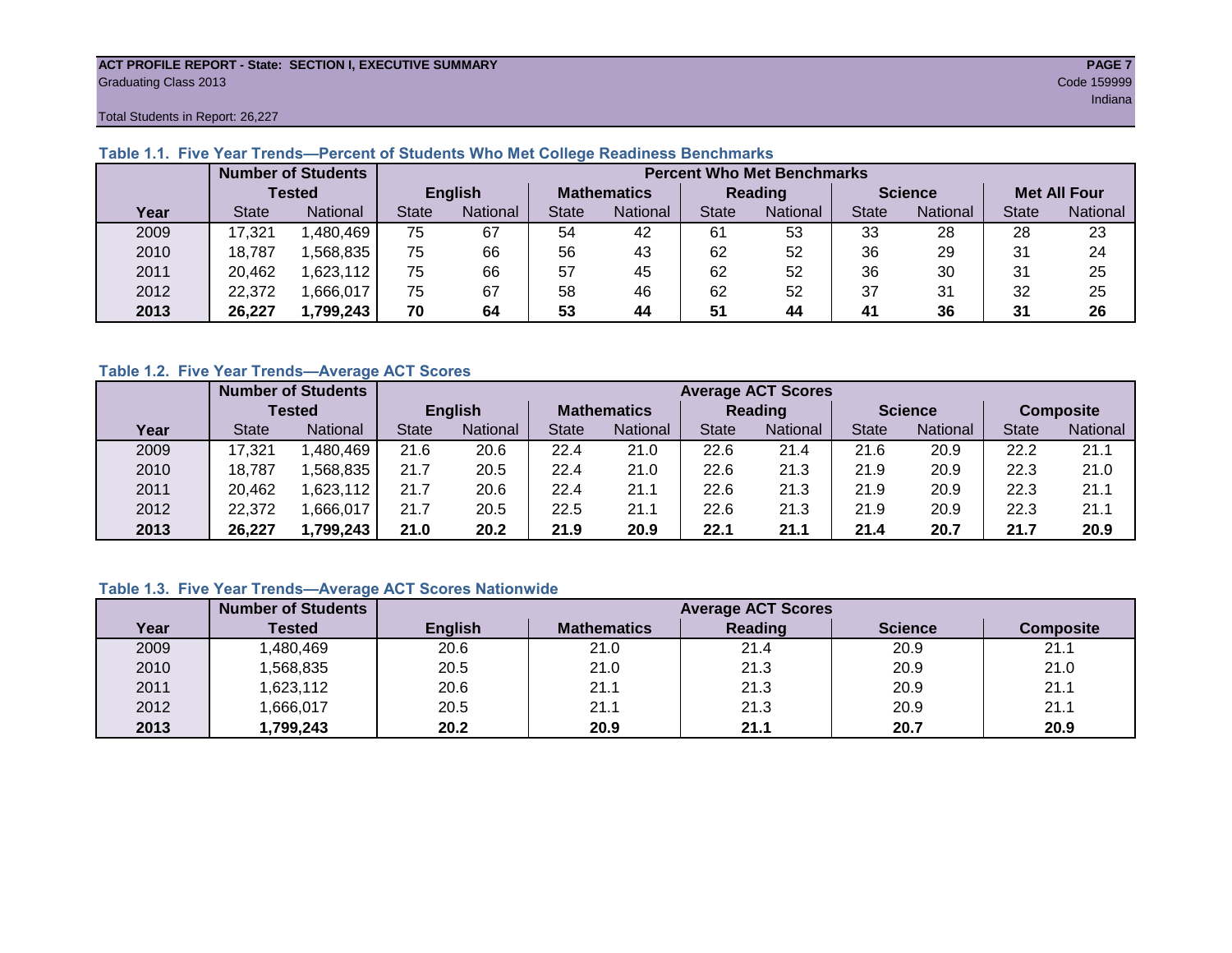#### **ACT PROFILE REPORT - State: SECTION I, EXECUTIVE SUMMARY PAGE 8** Graduating Class 2013 Code 159999

#### Total Students in Report: 26,227

|      |             | <b>Number of Students</b><br><b>Tested</b> |      | Percent <sup>2</sup> |         | <b>Enalish</b> |         | <b>Mathematics</b> |         | <b>Reading</b> |         | <b>Science</b> | <b>Composite</b> |           |
|------|-------------|--------------------------------------------|------|----------------------|---------|----------------|---------|--------------------|---------|----------------|---------|----------------|------------------|-----------|
|      |             |                                            | Core | Less                 |         |                |         |                    |         |                |         |                |                  |           |
|      | Core or     | Less than                                  | or   | than                 | Core or | Less than      | Core or | Less than          | Core or | Less than      | Core or | Less than      | Core or          | Less than |
| Year | <b>More</b> | Core                                       | More | Core                 | More    | Core           | More    | Core               | More    | Core           | More    | Core           | More             | Core      |
| 2009 | 13,565      | 3.498                                      | 78   | 20                   | 22.0    | 20.5           | 22.8    | 21.0               | 22.9    | 21.5           | 22.0    | 20.5           | 22.5             | 21.0      |
| 2010 | 14.845      | 3.750                                      | 79   | 20                   | 22.1    | 20.4           | 22.9    | 20.9               | 22.9    | 21.5           | 22.2    | 20.8           | 22.7             | 21.1      |
| 2011 | 16,222      | 4,086                                      | 79   | 20                   | 22.0    | 20.6           | 22.8    | 21.2               | 22.8    | 21.6           | 22.1    | 20.9           | 22.6             | 21.2      |
| 2012 | 17.823      | 4.381                                      | 80   | 20                   | 22.0    | 20.4           | 22.9    | 21.2               | 22.9    | 21.5           | 22.2    | 20.8           | 22.6             | 21.1      |
| 2013 | 19.558      | 5.997                                      | 75   | 23                   | 21.7    | 19.4           | 22.5    | 20.4               | 22.7    | 20.7           | 21.9    | 19.9           | 22.3             | 20.2      |

#### **Table 1.4. Five Year Trends—Average ACT Scores by Level of Preparation**

<sup>1</sup>"Core or More" results correspond to students taking four or more years of English AND three or more years each of math, social studies, and natural science.

 $2$ Percent of all students tested. Numbers will not add up to 100% due to student non-response.

#### **Table 1.5. Five Year Trends—Percent and Average Composite Score by Race/Ethnicity**

|                                        | 2009   |     | 2010 |        | 2011          |      | 2012   |         |      | 2013   |              |      |        |     |      |
|----------------------------------------|--------|-----|------|--------|---------------|------|--------|---------|------|--------|--------------|------|--------|-----|------|
|                                        | N      | %   | Avg  | N      | $\frac{9}{6}$ | Avg  | N      | %       | Avg  | Ν      | %            | Ava  | N      | %   | Avg  |
| <b>All Students</b>                    | 17.321 | 100 | 22.2 | 18.787 | 100           | 22.3 | 20.462 | 100     | 22.3 | 22,372 | 100          | 22.3 | 26.227 | 100 | 21.7 |
| Black/African American                 | .787   | 10  | 17.6 | 2,072  | 11            | 17.5 | 2.191  |         | 17.5 | 2,275  | 10           | 17.3 | 2.703  | 10  | 17.1 |
| American Indian/Alaska Native          | 53     |     | 21.  | 48     | 0             | 22.2 | 42     | 0       | 20.7 | 45     | 0            | 20.7 | 67     | 0   | 19.5 |
| White                                  | 13,526 | 78  | 22.8 | 14.483 | 77            | 23.0 | 15,643 | 76      | 23.0 | 16.955 | 76           | 23.7 | 19.123 | 73  | 22.6 |
| Hispanic/Latino                        | 531    |     | 19.7 | 677    | 4             | 20.2 | 936    | 5       | 20.3 | .183   | $\mathbf{D}$ | 20.2 | 1,716  |     | 19.3 |
| Asian                                  | 369    |     | 25.0 | 445    | ⌒             | 25.1 | 475    | 2       | 24.7 | 508    | າ            | 24.8 | 633    |     | 24.1 |
| Native Hawaiian/Other Pacific Islander |        |     |      |        | 0             |      |        | 0       | 21.3 | 21     | 0            | 20.3 | 28     | 0   | 21.6 |
| Two or more races                      | 392    |     | 21.2 | 459    | $\sim$        | 21.7 | 547    | 3       | 21.3 | 657    | ◠            | 21.5 | 794    |     | 21.2 |
| Prefer not to respond/No response      | 663    |     | 23.5 | 603    |               | 22.4 | 621    | ົ<br>د. | 22.6 | 728    | 3            | 23.2 | 1,163  | д   | 20.9 |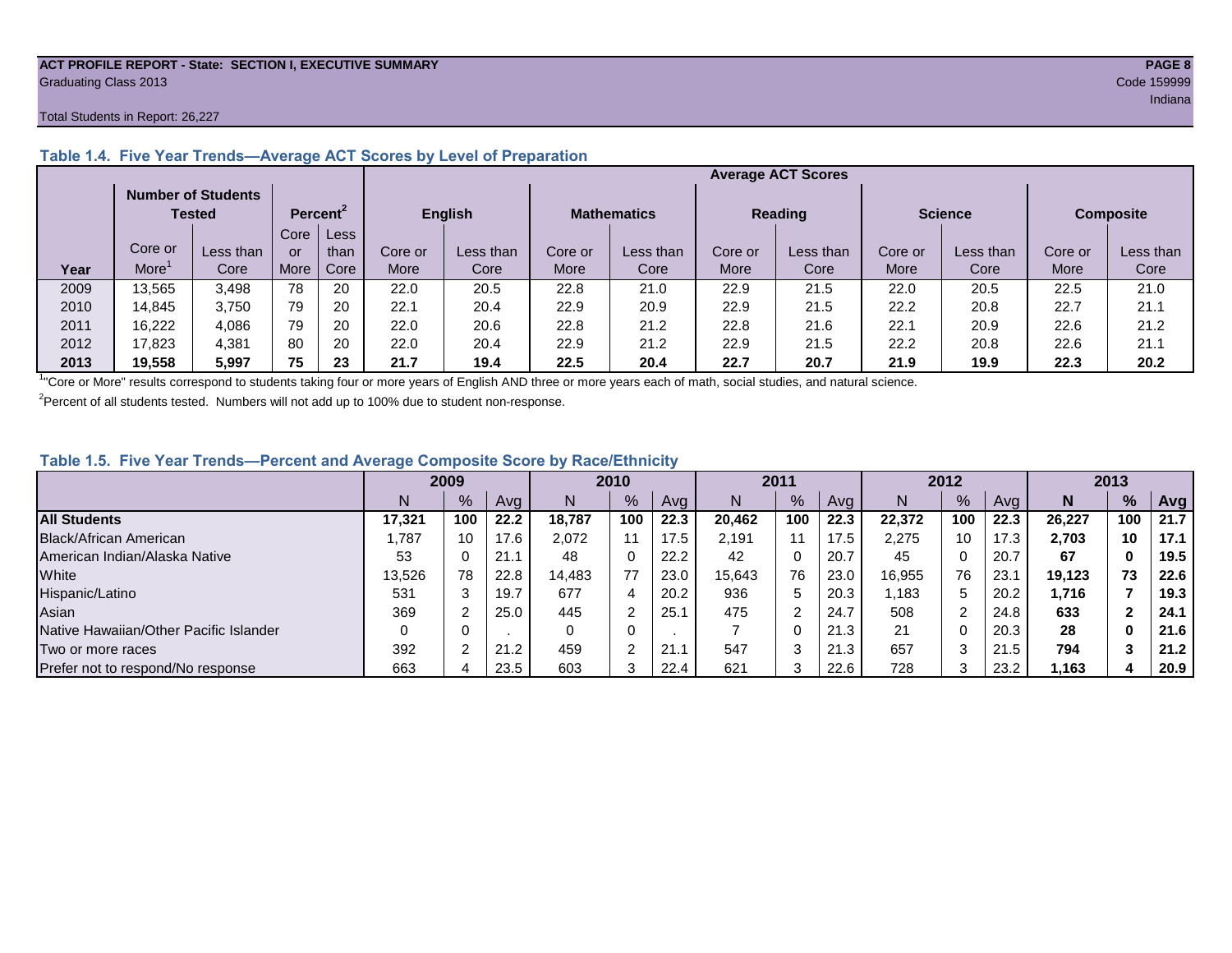#### **ACT PROFILE REPORT - State: SECTION I, EXECUTIVE SUMMARY PAGE 9 Graduating Class 2013** Code 159999

ing the control of the control of the control of the control of the control of the control of the control of the control of the control of the control of the control of the control of the control of the control of the cont

Total Students in Report: 26,227

#### **Table 1.6. Percent of Students in College Readiness Standards Score Ranges**

| <b>CRS</b>                        | <b>English</b>                     | <b>Mathematics</b>                    | Reading                            | <b>Science</b>                     |
|-----------------------------------|------------------------------------|---------------------------------------|------------------------------------|------------------------------------|
| Range                             | (Benchmark = $18$ )                | (Benchmark = $22$ )                   | $(Benchmark = 22)$                 | (Benchmark = $23$ )                |
| $1 - 12$                          | 100%                               | 100%                                  | 100%                               | 100%                               |
|                                   | 50%                                | 50%                                   | 50%                                | 50%                                |
|                                   | 13%                                | $0\%$                                 | 8%                                 | 7%                                 |
|                                   | 9%                                 | $1\%$                                 | $5\%$                              | 5%                                 |
| $13 - 15$                         | 0%                                 | $0\%$                                 | 0%                                 | 0%                                 |
|                                   | 100%                               | 100%                                  | 100%                               | 100%                               |
|                                   | 50%                                | 50%                                   | 50%                                | 50%                                |
|                                   | 13%                                | 14%                                   | 13%                                | 10%                                |
|                                   | 12%                                | 10%                                   | 11%                                | $8\%$                              |
| 16-19                             | $0\%$                              | $0\%$                                 | $0\%$                              | $0\%$                              |
|                                   | 100%                               | 100%                                  | 100%                               | 100%                               |
|                                   | 50%                                | 33%                                   | 50%                                | 50%                                |
|                                   | 18%                                | 29%                                   | 21%                                | 23%                                |
|                                   | 18%                                | 50%                                   | 20%                                | 21%                                |
|                                   | $0\%$                              | 0%                                    | $0\%$                              | $0\%$                              |
| $20 - 23$                         | 100%                               | 100%                                  | 100%                               | 100%                               |
|                                   | 27%                                | 50%                                   | 50%                                | 32%                                |
|                                   | 50%                                | 21%                                   | 25%                                | $30\%$                             |
|                                   | 25%                                | 19%                                   | 24%                                | 50%                                |
|                                   | $0\%$                              | 0%                                    | $0\%$                              | $0\%$                              |
| $24 - 27$                         | 100%                               | 100%                                  | 100%                               | 100%                               |
|                                   | 50%                                | 50%                                   | 50%                                | 50%                                |
|                                   | 18%                                | 26%                                   | 18%                                | 23%                                |
|                                   | 16%                                | 21%                                   | 15%                                | 20%                                |
|                                   | $0\%$                              | $0\%$                                 | $0\%$                              | $0\%$                              |
| 28-32                             | 100%                               | 100%                                  | 100%                               | 100%                               |
|                                   | 50%                                | 50%                                   | 50%                                | 50%                                |
|                                   | 11%                                | 11%                                   | 16%                                | $9\%$                              |
|                                   | 10%                                | $9\%$                                 | 13%                                | $8\%$                              |
|                                   | $0\%$                              | $0\%$                                 | $0\%$                              | $0\%$                              |
| 33-36                             | 100%                               | 100%                                  | 100%                               | 100%                               |
|                                   | 50%                                | 50%                                   | 50%                                | 50%                                |
|                                   | $5\%$                              | $3%$                                  | $6\%$                              | 2%                                 |
|                                   | $5\%$                              | $3\%$                                 | 5%                                 | 2%                                 |
|                                   | $0\%$                              | 0%                                    | $0\%$                              | $0\%$                              |
| % At or Above<br><b>Benchmark</b> | 100%<br>70%<br>64%<br>50%<br>$0\%$ | 100%<br>53%<br>44%<br>50%<br>0%       | 100%<br>51%<br>44%<br>50%<br>$0\%$ | 100%<br>41%<br>36%<br>50%<br>$0\%$ |
|                                   |                                    | $=$ State<br><b>Contract Contract</b> | $=$ National                       |                                    |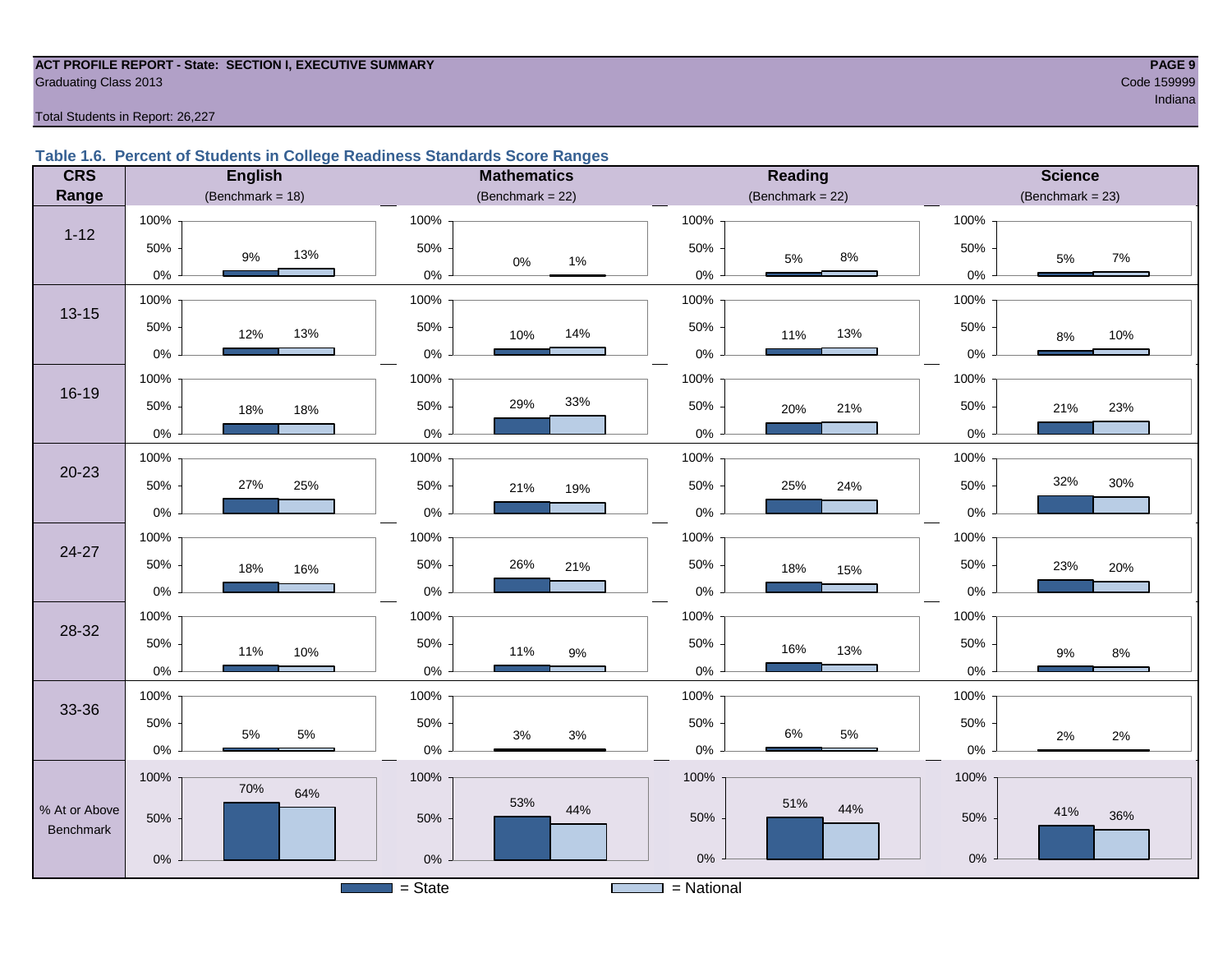#### **ACT PROFILE REPORT- State: SECTION II, ACADEMIC ACHIEVEMENT PAGE 10** Graduating Class 2013 Code 159999

Total Students in Report: 26,227

| <b>Student Group</b> | <b>Test Session</b>  |           |         |         |             | <b>Average ACT Scores</b> |         |           |
|----------------------|----------------------|-----------|---------|---------|-------------|---------------------------|---------|-----------|
|                      | <b>Duration</b>      | N         | Percent | English | Mathematics | Reading                   | Science | Composite |
|                      | <b>Standard Time</b> | 25,462    | 97      | 21.2    | 22.0        | 22.2                      | 21.5    | 21.9      |
| <b>State</b>         | <b>Extended Time</b> | 765       | 3       | 15.9    | 18.2        | 18.4                      | 18.1    | 17.8      |
|                      | Total                | 26,227    | 100     | 21.0    | 21.9        | 22.1                      | 21.4    | 21.7      |
|                      | <b>Standard Time</b> | 1,727,041 | 96      | 20.4    | 21.0        | 21.3                      | 20.9    | 21.0      |
| <b>National</b>      | <b>Extended Time</b> | 72,202    | 4       | 15.9    | 17.7        | 18.1                      | 17.9    | 17.5      |
|                      | Total                | ,799,243  | 100     | 20.2    | 20.9        | 21.1                      | 20.7    | 20.9      |

#### **Table 1.7. Average ACT College Reportable Scores by Test Session Duration**

#### **Table 1.8. Percent of Students Who Met College Readiness Benchmark Scores by Test Session Duration**

| <b>Student Group</b> | <b>Test Session</b>  |         | Met         |         |         |          |
|----------------------|----------------------|---------|-------------|---------|---------|----------|
|                      | <b>Duration</b>      | English | Mathematics | Reading | Science | All Four |
|                      | <b>Standard Time</b> | 71      | 53          | 52      | 41      | 32       |
| <b>State</b>         | <b>Extended Time</b> | 36      | 22          | 29      | 20      | 12       |
|                      | Total                | 70      | 53          | 51      | 41      | 31       |
|                      | <b>Standard Time</b> | 65      | 45          | 45      | 37      | 27       |
| <b>National</b>      | <b>Extended Time</b> | 35      | 20          | 28      | 20      | 13       |
|                      | Total                | 64      | 44          | 44      | 36      | 26       |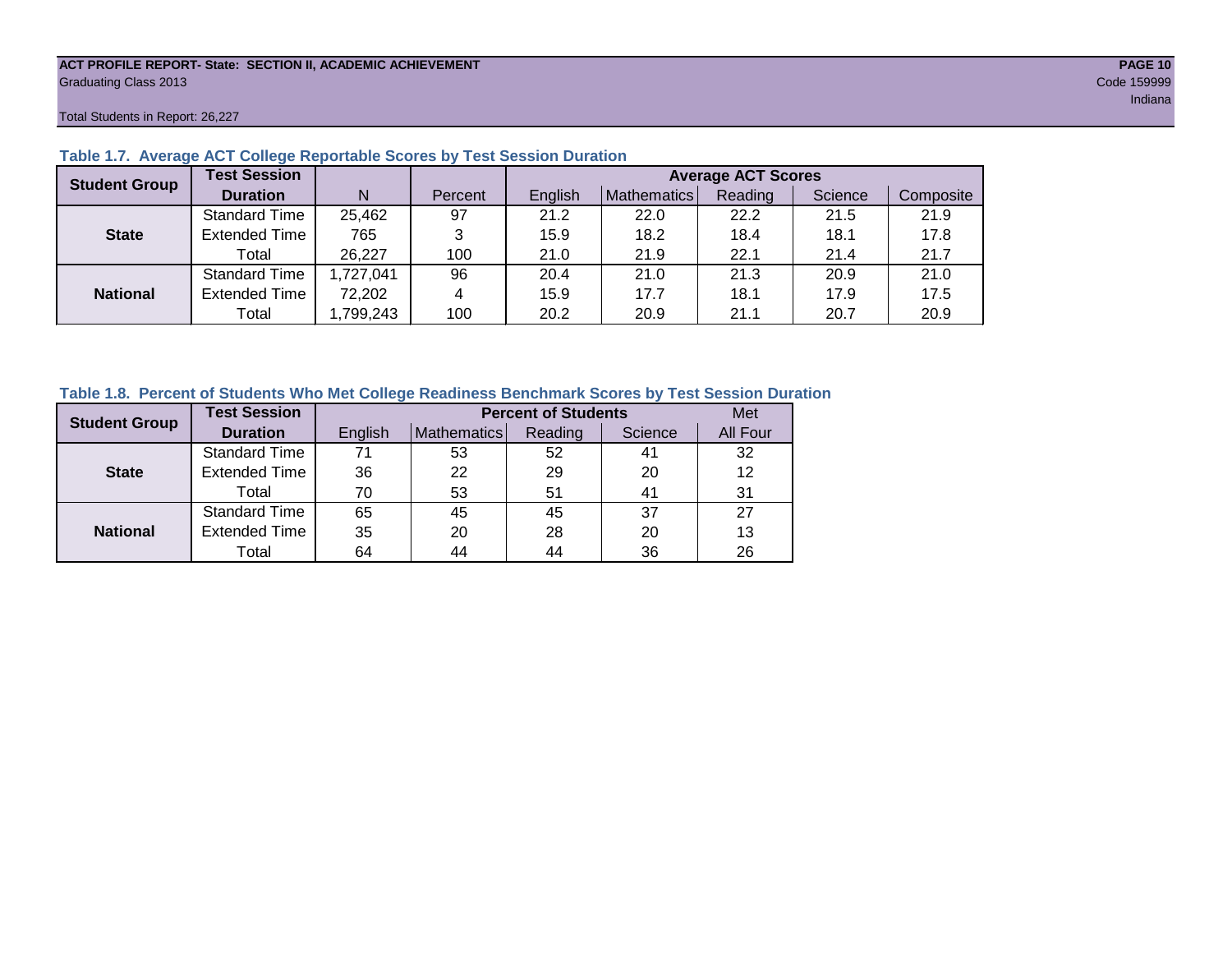## Section II Academic Achievement

Beginning with the Graduating Class of 2013, all students whose scores are college reportable, both standard and extended time tests, are now included. Also beginning with the 2013 Graduating Class data, College Readiness Benchmarks for Reading and Science were updated to reflect the most recent college coursework research.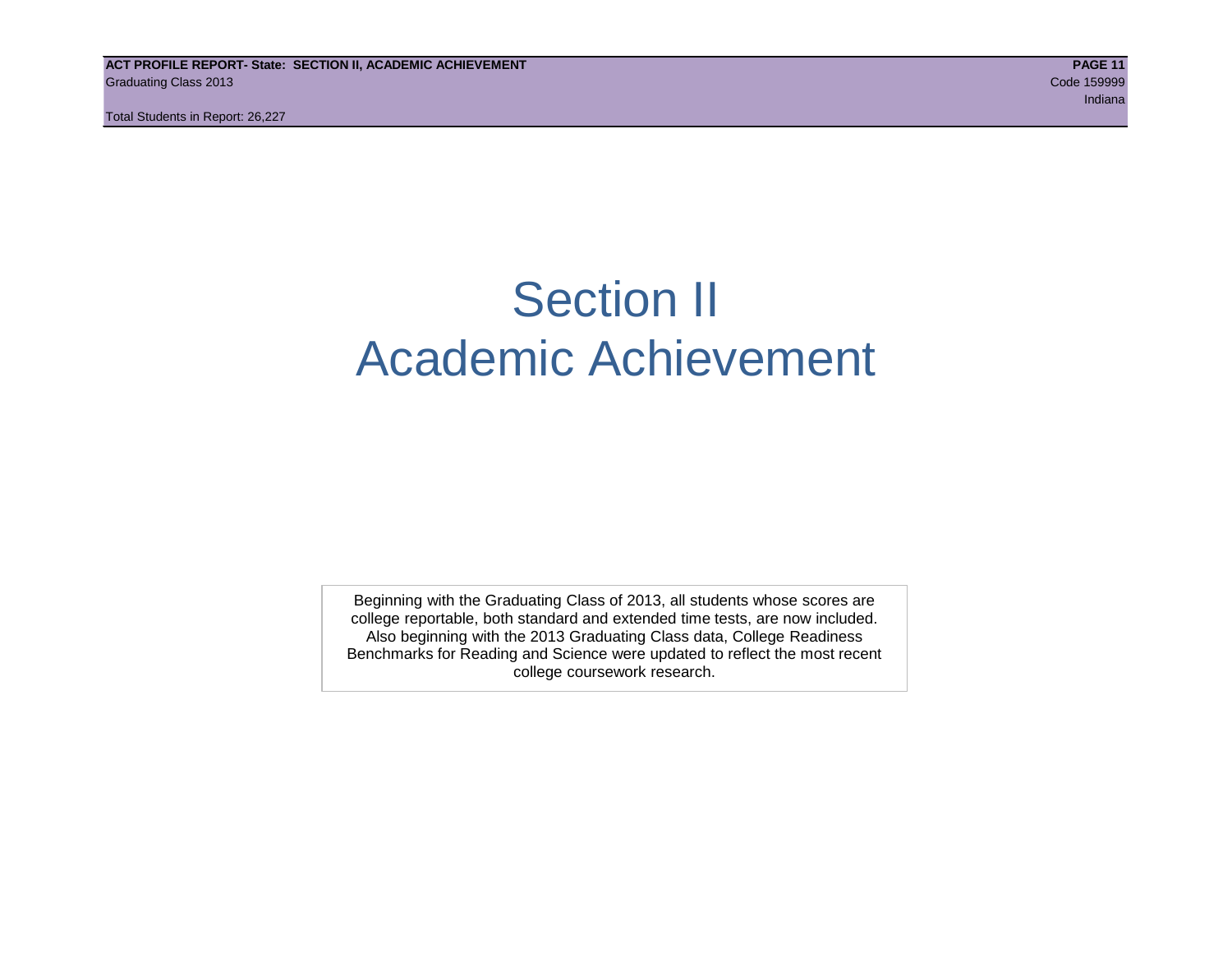#### **ACT PROFILE REPORT- State: SECTION II, ACADEMIC ACHIEVEMENT PAGE 12 Graduating Class 2013** Code 159999

Total Students in Report: 26,227

|  | Table 2.1. ACT Score Distributions, Cumulative Percentages (CP <sup>1</sup> ), and Score Averages |  |  |  |
|--|---------------------------------------------------------------------------------------------------|--|--|--|
|  |                                                                                                   |  |  |  |

| <b>ACT Scale</b> |          | <b>English</b> |                         | <b>Mathematics</b> |                | <b>Reading</b> |                | <b>Science</b> |                 | <b>Composite</b><br><b>ACT Scale</b> |                |
|------------------|----------|----------------|-------------------------|--------------------|----------------|----------------|----------------|----------------|-----------------|--------------------------------------|----------------|
| <b>Score</b>     | N        | CP             | $\mathsf{N}$            | $\mathsf{CP}$      | $\mathsf{N}$   | CP             | $\mathsf{N}$   | CP             | N               | $\mathsf{CP}$                        | <b>Score</b>   |
| 36               | 97       | 100            | $\frac{118}{118}$       | 100                | 289            | 100            | 126            | 100            | $\overline{22}$ | 100                                  | 36             |
| 35               | 299      | 100            | 181                     | 100                | 122            | 99             | 166            | 100            | 88              | 100                                  | 35             |
| 34               | 414      | 98             | 320                     | 99                 | 558            | 98             | 150            | 99             | 174             | 100                                  | 34             |
| 33               | 456      | 97             | 271                     | $98\,$             | 608            | 96             | 135            | 98             | 280             | 99                                   | 33             |
| 32               | 388      | 95             | 322                     | 97                 | 699            | 94             | 306            | 98             | 363             | 98                                   | 32             |
| 31               | 469      | 94             | 322                     | 95                 | 938            | 91             | 364            | 97             | 526             | 96                                   | 31             |
| 30               | 556      | 92             | 491                     | 94                 | 800            | 88             | 469            | 95             | 658             | 94                                   | 30             |
| 29               | 577      | 90             | 670                     | 92                 | 827            | 85             | 509            | 93             | 771             | 92                                   | 29             |
| 28               | 802      | 88             | 1,032                   | $90\,$             | 827            | 82             | 638            | 92             | 982             | 89                                   | $28\,$         |
| 27               | 781      | 85             | 1,455                   | 86                 | 900            | 78             | 927            | 89             | 1,126           | 85                                   | $27\,$         |
| 26               | 1,149    | 82             | 1,749                   | $80\,$             | 957            | 75             | 1,061          | 86             | 1,349           | 81                                   | $26\,$         |
| 25               | 1,230    | 77             | 1,867                   | $74$               | 1,024          | 71             | 1,916          | 82             | 1,525           | 76                                   | 25             |
| 24               | 1,690    | $72\,$         | 1,836                   | 66                 | 1,766          | 67             | 2,090          | $\bf 74$       | 1,701           | 70                                   | 24             |
| 23               | 1,658    | 66             | 1,804                   | 59                 | 1,307          | 61             | 1,796          | 66             | 1,819           | 64                                   | 23             |
| 22               | 1,586    | 60             | 1,342                   | 53                 | 1,730          | 56             | 2,089          | 59             | 1,862           | 57                                   | 22             |
| 21               | 1,992    | 54             | 1,294                   | 47                 | 1,836          | 49             | 2,441          | 51             | 1,919           | 49                                   | 21             |
| 20               | 1,830    | 46             | 1,048                   | 43                 | 1,700          | 42             | 2,002          | 42             | 1,730           | 42                                   | 20             |
| 19               | 1,299    | 39             | 1,367                   | 39                 | 1,355          | 36             | 1,836          | 34             | 1,668           | 36                                   | 19             |
| 18               | 1,154    | 34             | 1,468                   | 33                 | 1,499          | 30             | 1,533          | 27             | 1,686           | 29                                   | 18             |
| 17               | 1,035    | $30\,$         | 2,195                   | 28                 | 1,206          | 25             | 1,128          | 22             | 1,377           | 23                                   | 17             |
| 16               | 1,271    | 26             | 2,446                   | $19$               | 1,132          | 20             | 1,038          | 17             | 1,306           | 18                                   | 16             |
| 15               | 1,383    | 21             | 1,607                   | 10                 | 1,112          | 16             | 902            | 13             | 1,089           | 13                                   | 15             |
| 14               | 947      | 16             | 648                     | $\overline{4}$     | 892            | 12             | 667            | $10$           | 877             | 8                                    | 14             |
| 13               | 729      | 12             | 273                     |                    | 781            | 8              | 613            | $\overline{7}$ | 705             | $\,$ 5 $\,$                          | 13             |
| 12               | 607      | 9              | 54                      |                    | 665            | 5              | 479            | $\mathbf 5$    | 412             | $\overline{2}$                       | 12             |
| 11               | 587      | $\overline{7}$ | 33                      |                    | 389            | 3              | 467            | 3              | 158             | $\overline{1}$                       | 11             |
| 10               | 539      | 5              | 6                       |                    | 189            | 1              | 184            | 1              | 40              | 1                                    | 10             |
| 9                | 328      | 3              |                         |                    | 68             |                | 118            |                | 6               |                                      | 9              |
| 8                | 234      |                | $\overline{\mathbf{A}}$ |                    | 22             |                | 40             |                | 5               |                                      | 8              |
| $\overline{7}$   | 96       |                | $\Omega$                |                    | 16             |                | 20             |                | 3               |                                      | $\overline{7}$ |
| 6                | 28       |                | $\overline{2}$          |                    | 3              |                | 11             |                | $\mathbf 0$     |                                      | 6              |
| 5                | 8        |                | 0                       |                    | $\overline{4}$ |                | $\overline{2}$ |                | $\mathbf 0$     |                                      | 5              |
| 4                | 4        |                | $\mathbf 0$             |                    |                |                | $\mathbf{1}$   |                | $\mathbf 0$     |                                      |                |
| 3                | 3        |                | $\mathbf 0$             |                    |                |                | $\overline{2}$ |                | $\mathbf 0$     |                                      | 3              |
| $\overline{2}$   | 1        |                | 0                       |                    |                |                | $\mathbf 0$    | -1             | $\Omega$        |                                      | $\overline{2}$ |
|                  | $\Omega$ | $\overline{1}$ |                         | -1                 | $\Omega$       | 1              |                | $\overline{1}$ | $\Omega$        | $\overline{1}$                       |                |
| Avg (SD)         |          | 21.0(6.3)      |                         | 21.9(5.2)          |                | 22.1(6.2)      |                | 21.4(5.2)      |                 | 21.7(5.2)                            | Avg (SD)       |

<sup>1</sup>CP is the cumulative percent of students at or below a score point.

Note: Shaded portions of columns identify the students who met/exceeded the ACT College Readiness Benchmark Scores.

in a bha an t-ainm an t-ainm an t-ainm an t-ainm an t-ainm an t-ainm an t-ainm an t-ainm an t-ainm an t-ainm a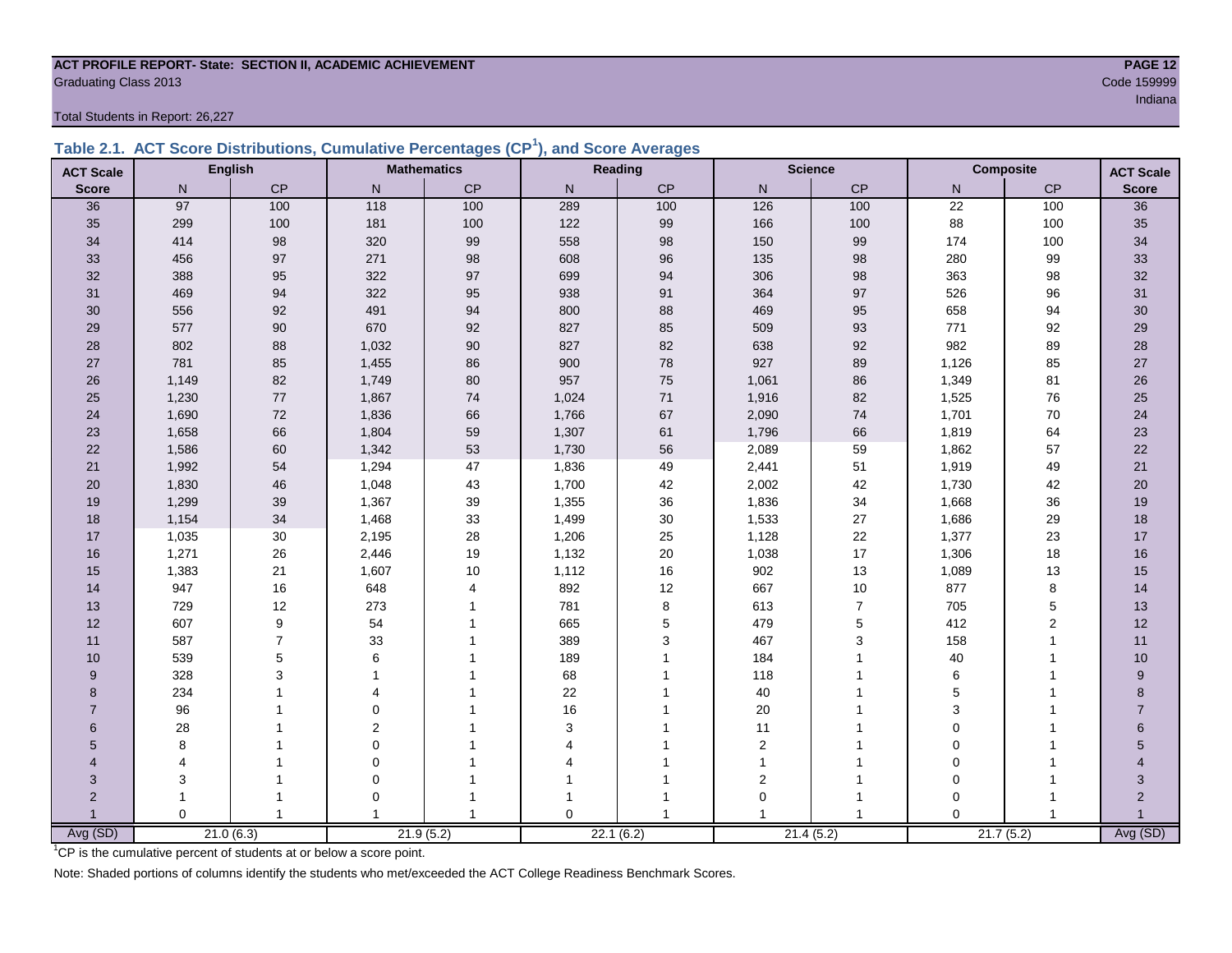#### **ACT PROFILE REPORT- State: SECTION II, ACADEMIC ACHIEVEMENT PAGE 13** Graduating Class 2013 Code 159999

#### Total Students in Report: 26,227

|                  |                         | <b>English</b> |                          |                |                        |                | Reading                |              | <b>Mathematics</b>    |           |                            |                |                        |                |                  |
|------------------|-------------------------|----------------|--------------------------|----------------|------------------------|----------------|------------------------|--------------|-----------------------|-----------|----------------------------|----------------|------------------------|----------------|------------------|
|                  |                         |                |                          |                | <b>Social Studies/</b> |                |                        |              | <b>Pre/Elementary</b> |           | <b>Algebra/ Coordinate</b> |                | <b>Plane Geometry/</b> |                |                  |
| <b>ACT Scale</b> | <b>Usage/ Mechanics</b> |                | <b>Rhetorical Skills</b> |                | <b>Sciences</b>        |                | <b>Arts/Literature</b> |              | Algebra               |           | <b>Geometry</b>            |                | <b>Trigonometry</b>    |                | <b>ACT Scale</b> |
| <b>Score</b>     | N                       | CP             | N                        | <b>CP</b>      | N                      | <b>CP</b>      | N                      | <b>CP</b>    | N.                    | <b>CP</b> | N.                         | CP             | N                      | CP             | <b>Score</b>     |
| 18               | 1,004                   | 100            | 444                      | 100            | 846                    | 100            | 1,066                  | 100          | 1,357                 | 100       | 251                        | 100            | 308                    | 100            | 18               |
| 17               | 1,452                   | 96             | 187                      | 98             | 1,458                  | 97             | 1,475                  | 96           | 1,398                 | 95        | 424                        | 99             | 41                     | 99             | 17               |
| 16               | 1.109                   | 91             | 1.383                    | 98             | 1.487                  | 91             | 1,766                  | 90           | 1,345                 | 89        | 671                        | 97             | 1.096                  | 99             | 16               |
| 15               | 1,285                   | 86             | 1.605                    | 92             | 1,565                  | 86             | 2,108                  | 84           | 2,138                 | 84        | 1,625                      | 95             | 1,534                  | 94             | 15               |
| 14               | 1,654                   | 82             | 1.911                    | 86             | 1.702                  | 80             | 1,957                  | 76           | 2,005                 | 76        | 2,616                      | 89             | 2,402                  | 89             | 14               |
| 13               | 1,649                   | 75             | 2,351                    | 79             | 2,347                  | 73             | 2,057                  | 68           | 2,616                 | 69        | 3,629                      | 79             | 2,539                  | 79             | 13               |
| 12               | 1,976                   | 69             | 3,254                    | 70             | 2,903                  | 64             | 2,279                  | 60           | 2,472                 | 59        | 3,099                      | 65             | 3,638                  | 70             | 12               |
| 11               | 2,920                   | 61             | 2,819                    | 58             | 2,460                  | 53             | 2.491                  | 52           | 2,390                 | 49        | 3.109                      | 53             | 2,705                  | 56             | 11               |
| 10               | 2,873                   | 50             | 2,589                    | 47             | 2,605                  | 44             | 2,177                  | 42           | 2,232                 | 40        | 3,650                      | 41             | 2,695                  | 46             | 10               |
| 9                | 2,350                   | 39             | 3.102                    | 37             | 2,371                  | 34             | 1,934                  | 34           | 1,753                 | 32        | 2,488                      | 27             | 3,615                  | 35             | 9                |
| 8                | 1,972                   | 30             | 2,235                    | 25             | 2,178                  | 25             | 2,238                  | 26           | 2,379                 | 25        | 2,224                      | 18             | 2,231                  | 22             | 8                |
|                  | 1,867                   | 23             | 1,494                    | 17             | 1,999                  | 16             | 1,547                  | 18           | 2,358                 | 16        | 1,032                      | 9              | 1,461                  | 13             | $\overline{7}$   |
| 6                | 1,334                   | 16             | 1,067                    | 11             | 1,137                  | 9              | 1,240                  | 12           | 1,058                 | 7         | 675                        | 5              | 886                    | $\overline{7}$ | 6                |
| 5                | 1,238                   | 11             | 922                      | $\overline{7}$ | 660                    | 4              | 1,169                  | 7            | 460                   | 3         | 252                        | 3              | 329                    | 4              | 5                |
| 4                | 822                     | 6              | 628                      | 3              | 294                    | $\overline{2}$ | 471                    | 3            | 175                   | 1         | 259                        | $\overline{2}$ | 391                    | 3              | 4                |
| 3                | 502                     | 3              | 195                      | $\overline{1}$ | 137                    | 1              | 170                    | $\mathbf{1}$ | 70                    |           | 159                        |                | 99                     |                | 3                |
| $\overline{2}$   | 198                     |                | 37                       |                | 58                     |                | 79                     | 1            | 16                    |           | 4                          |                | 176                    |                | $\overline{2}$   |
|                  | 22                      |                | 4                        |                | 20                     |                | 3                      | 1            | 5                     |           | 60                         |                | 81                     |                |                  |
| Avg (SD)         | 10.6(3.9)               |                | 10.7(3.3)                |                | 11.2(3.5)              |                | 11.3(3.8)              |              | 11.6(3.6)             |           | 11.2(2.9)                  |                | 10.8(3.1)              |                | Avg (SD)         |

#### **Table 2.2. ACT Subscore Distributions, Cumulative Percentages (CP<sup>1</sup> ), and Subscore Averages**

 $1$ <sup>-1</sup>CP is the cumulative percent of students at or below a score point.

#### **Table 2.3. ACT Score Quartile Values**

| <b>Quartile</b>      | Enalish | <b>Mathematics</b> | Reading  | <b>Science</b> | Composite |
|----------------------|---------|--------------------|----------|----------------|-----------|
| Q3 (75th Percentile) | 25      | 26                 | ا ک      | 25             | 25        |
| Q2 (50th Percentile) | . .     | ົ<br>--            | nr<br>∠∠ | <u>_</u>       | nn<br>--  |
| Q1 (25th Percentile) |         |                    |          | 18             | 18        |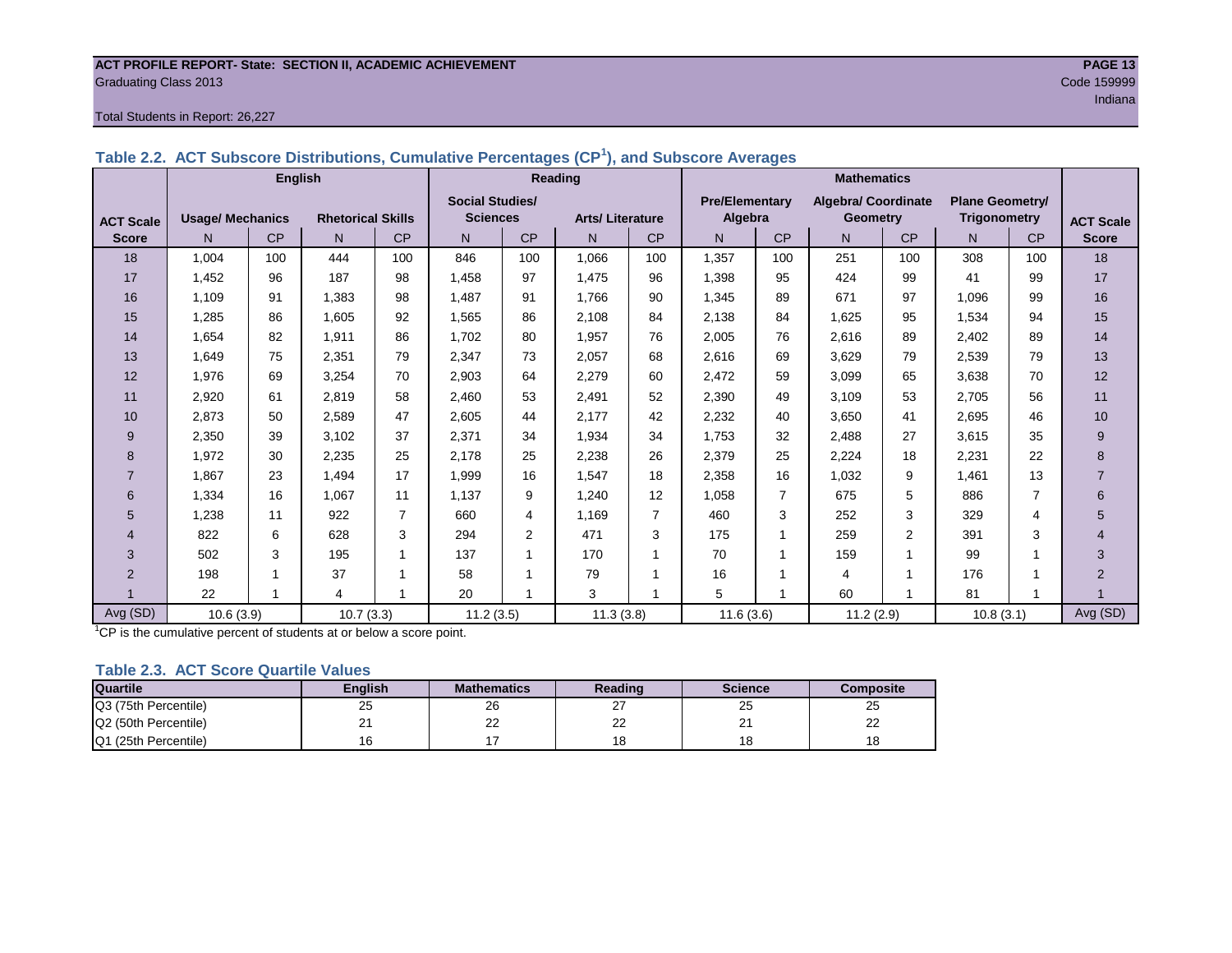#### **Table 2.4. Average ACT Composite Scores for Race/Ethnicity by Level of Preparation**

| <b>Student</b>  |                                 | <b>Number of Students</b> | <b>Percent Taking</b>     |                     | <b>Average ACT Composite Score</b> |
|-----------------|---------------------------------|---------------------------|---------------------------|---------------------|------------------------------------|
| <b>Group</b>    | <b>Race/Ethnicity</b>           | <b>Tested</b>             | Core or More <sup>1</sup> | <b>Core or More</b> | <b>Less Than Core</b>              |
|                 | <b>All Students</b>             | 26,227                    | 75                        | 22.3                | 20.2                               |
|                 | Black/African American          | 2,703                     | 73                        | 17.4                | 16.4                               |
|                 | American Indian/Alaska Native   | 67                        | 75                        | 20.9                | 15.4                               |
|                 | <b>White</b>                    | 19,123                    | 76                        | 23.1                | 21.2                               |
| <b>State</b>    | Hispanic/Latino                 | 1,716                     | 70                        | 19.9                | 17.9                               |
|                 | Asian                           | 633                       | 80                        | 24.8                | 21.5                               |
|                 | Native Hawaiian/Other Pac. Isl. | 28                        | 54                        | 22.9                | 19.9                               |
|                 | I Two or more races             | 794                       | 76                        | 21.7                | 19.7                               |
|                 | Prefer not/No Response          | 1,163                     | 63                        | 22.6                | 19.0                               |
|                 | <b>All Students</b>             | 1,799,243                 | 74                        | 21.7                | 18.7                               |
|                 | Black/African American          | 239,598                   | 69                        | 17.5                | 15.6                               |
|                 | American Indian/Alaska Native   | 14,217                    | 62                        | 19.1                | 16.5                               |
|                 | <b>White</b>                    | 1,034,712                 | 76                        | 22.9                | 20.0                               |
| <b>National</b> | Hispanic/Latino                 | 259,741                   | 72                        | 19.5                | 17.2                               |
|                 | Asian                           | 71,677                    | 81                        | 24.1                | 21.5                               |
|                 | Native Hawaiian/Other Pac. Isl. | 4,772                     | 71                        | 20.5                | 17.5                               |
|                 | I Two or more races             | 64,221                    | 74                        | 21.9                | 19.2                               |
|                 | Prefer not/No Response          | 110,305                   | 58                        | 22.4                | 18.4                               |

<sup>1</sup>"Core or More" results correspond to students taking four or more years of English AND three or more years each of math, social studies, and natural science.

#### **Table 2.5. Average ACT Scores by Race/Ethnicity**

| <b>Student</b>  |                                 |                |                    |                |                |                  |
|-----------------|---------------------------------|----------------|--------------------|----------------|----------------|------------------|
| Group           | <b>Race/Ethnicity</b>           | <b>English</b> | <b>Mathematics</b> | <b>Reading</b> | <b>Science</b> | <b>Composite</b> |
|                 | <b>All Students</b>             | 21.0           | 21.9               | 22.1           | 21.4           | 21.7             |
|                 | Black/African American          | 15.8           | 17.5               | 17.3           | 17.1           | 17.1             |
|                 | American Indian/Alaska Native   | 17.9           | 19.6               | 20.1           | 19.6           | 19.5             |
|                 | White                           | 22.0           | 22.7               | 23.0           | 22.2           | 22.6             |
| <b>State</b>    | Hispanic/Latino                 | 18.2           | 19.7               | 19.6           | 19.2           | 19.3             |
|                 | Asian                           | 23.1           | 25.7               | 23.6           | 23.6           | 24.1             |
|                 | Native Hawaiian/Other Pac. Isl. | 20.7           | 22.4               | 21.4           | 21.6           | 21.6             |
|                 | Two or more races               | 20.5           | 21.0               | 22.0           | 20.6           | 21.2             |
|                 | Prefer not/No Response          | 20.3           | 21.1               | 21.4           | 20.5           | 20.9             |
|                 | <b>All Students</b>             | 20.2           | 20.9               | 21.1           | 20.7           | 20.9             |
|                 | <b>Black/African American</b>   | 15.7           | 17.2               | 17.0           | 16.9           | 16.9             |
|                 | American Indian/Alaska Native   | 16.6           | 18.2               | 18.3           | 18.3           | 18.0             |
|                 | White                           | 21.8           | 21.9               | 22.6           | 22.0           | 22.2             |
| <b>National</b> | Hispanic/Latino                 | 17.7           | 19.3               | 18.9           | 18.8           | 18.8             |
|                 | Asian                           | 22.5           | 25.0               | 22.9           | 23.1           | 23.5             |
|                 | Native Hawaiian/Other Pac. Isl. | 18.6           | 20.1               | 19.5           | 19.5           | 19.5             |
|                 | Two or more races               | 20.6           | 20.9               | 21.6           | 20.9           | 21.1             |
|                 | Prefer not/No Response          | 20.0           | 20.8               | 21.0           | 20.5           | 20.7             |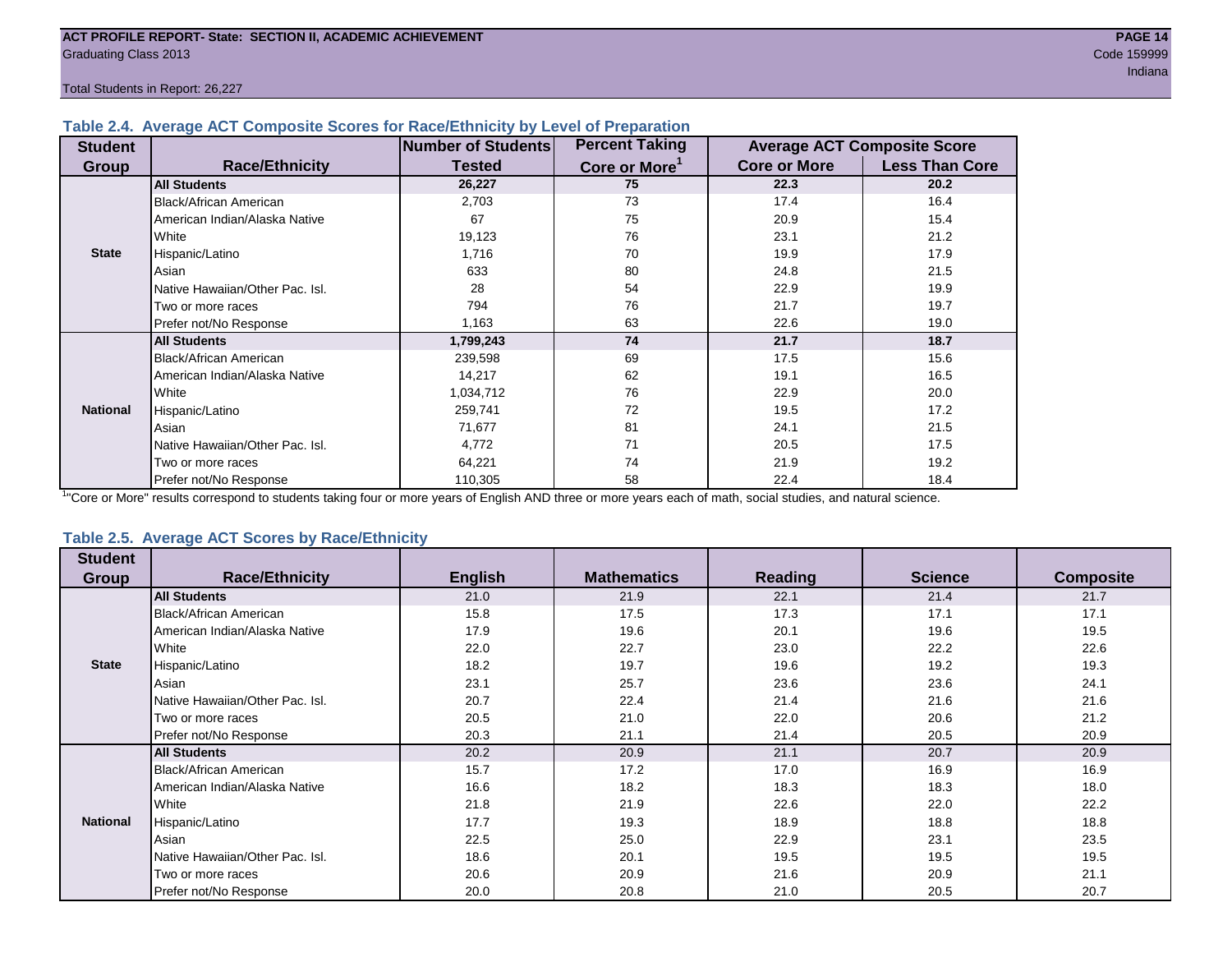#### **ACT PROFILE REPORT- State: SECTION II, ACADEMIC ACHIEVEMENT PAGE 15** Graduating Class 2013 Code 159999

Total Students in Report: 26,227

| <b>Student</b>  | <b>CRS</b> |         | <b>English</b> |         | <b>Mathematics</b> |         | Reading | <b>Science</b> |    |  |
|-----------------|------------|---------|----------------|---------|--------------------|---------|---------|----------------|----|--|
| Group           | Range      | N       | %              | N       | %                  | N       | %       | N              | %  |  |
|                 | 33 to 36   | 1,266   | 5              | 890     | 3                  | 1,577   | 6       | 577            | 2  |  |
|                 | 28 to 32   | 2,792   | 11             | 2,837   | 11                 | 4,091   | 16      | 2,286          | 9  |  |
|                 | 24 to 27   | 4,850   | 18             | 6,907   | 26                 | 4,647   | 18      | 5,994          | 23 |  |
| <b>State</b>    | 20 to 23   | 7,066   | 27             | 5,488   | 21                 | 6,573   | 25      | 8,328          | 32 |  |
|                 | 16 to 19   | 4.759   | 18             | 7.476   | 29                 | 5,192   | 20      | 5,535          | 21 |  |
|                 | 13 to 15   | 3,059   | 12             | 2,528   | 10                 | 2,785   | 11      | 2,182          | 8  |  |
|                 | 01 to 12   | 2,435   | 9              | 101     | 0                  | 1,362   | 5       | 1,325          | 5  |  |
|                 | 33 to 36   | 81,846  | 5              | 51,648  | 3                  | 89,731  | 5       | 36,033         | 2  |  |
|                 | 28 to 32   | 175.672 | 10             | 156,561 | 9                  | 239,643 | 13      | 138,865        | 8  |  |
|                 | 24 to 27   | 291.095 | 16             | 385.102 | 21                 | 277,723 | 15      | 364,600        | 20 |  |
| <b>National</b> | 20 to 23   | 447,398 | 25             | 343,822 | 19                 | 424,936 | 24      | 542,531        | 30 |  |
|                 | 16 to 19   | 327,718 | 18             | 590,816 | 33                 | 384.706 | 21      | 413,107        | 23 |  |
|                 | 13 to 15   | 242.064 | 13             | 258,384 | 14                 | 240,069 | 13      | 183,840        | 10 |  |
|                 | 01 to 12   | 233,450 | 13             | 12,910  |                    | 142,435 | 8       | 120,267        |    |  |

#### **Table 2.6. Percent of Students in College Readiness Standards (CRS) Score Ranges**

#### **Table 2.7. Average ACT Scores by Gender**

| <b>Student Group</b> | <b>Gender</b> |         |         | <b>Average ACT Scores</b> |             |         |         |           |  |  |  |
|----------------------|---------------|---------|---------|---------------------------|-------------|---------|---------|-----------|--|--|--|
|                      |               | N       | Percent | Enalish                   | Mathematics | Reading | Science | Composite |  |  |  |
|                      | Males         | 11,810  | 45      | 20.7                      | 22.7        | 22.0    | 22.0    | 22.0      |  |  |  |
| <b>State</b>         | Females       | 14,148  | 54      | 21.3                      | 21.4        | 22.3    | 20.9    | 21.6      |  |  |  |
|                      | Missing       | 269     |         | 17.7                      | 18.7        | 18.7    | 18.1    | 18.5      |  |  |  |
|                      | Males         | 835,431 | 46      | 19.8                      | 21.4        | 20.9    | 21.2    | 20.9      |  |  |  |
| <b>National</b>      | Females       | 954,919 | 53      | 20.6                      | 20.5        | 21.4    | 20.4    | 20.9      |  |  |  |
|                      | Missing       | 8,893   | 0       | 16.1                      | 18.2        | 17.6    | 17.7    | 17.5      |  |  |  |

#### **Table 2.8. Percent of Students Who Met College Readiness Benchmark Scores by Gender**

| <b>Student Group</b> | Gender  |         | <b>Percent of Students</b> |         |         |          |  |  |  |  |
|----------------------|---------|---------|----------------------------|---------|---------|----------|--|--|--|--|
|                      |         | English | Mathematics                | Reading | Science | All Four |  |  |  |  |
| <b>State</b>         | Males   | 69      | 58                         | 50      | 46      | 35       |  |  |  |  |
|                      | Females | 70      | 49                         | 52      | 37      | 29       |  |  |  |  |
|                      | Males   | 62      | 47                         | 43      | 40      | 29       |  |  |  |  |
| <b>National</b>      | Females | 67      | 4 <sup>1</sup>             | 45      | 33      | 24       |  |  |  |  |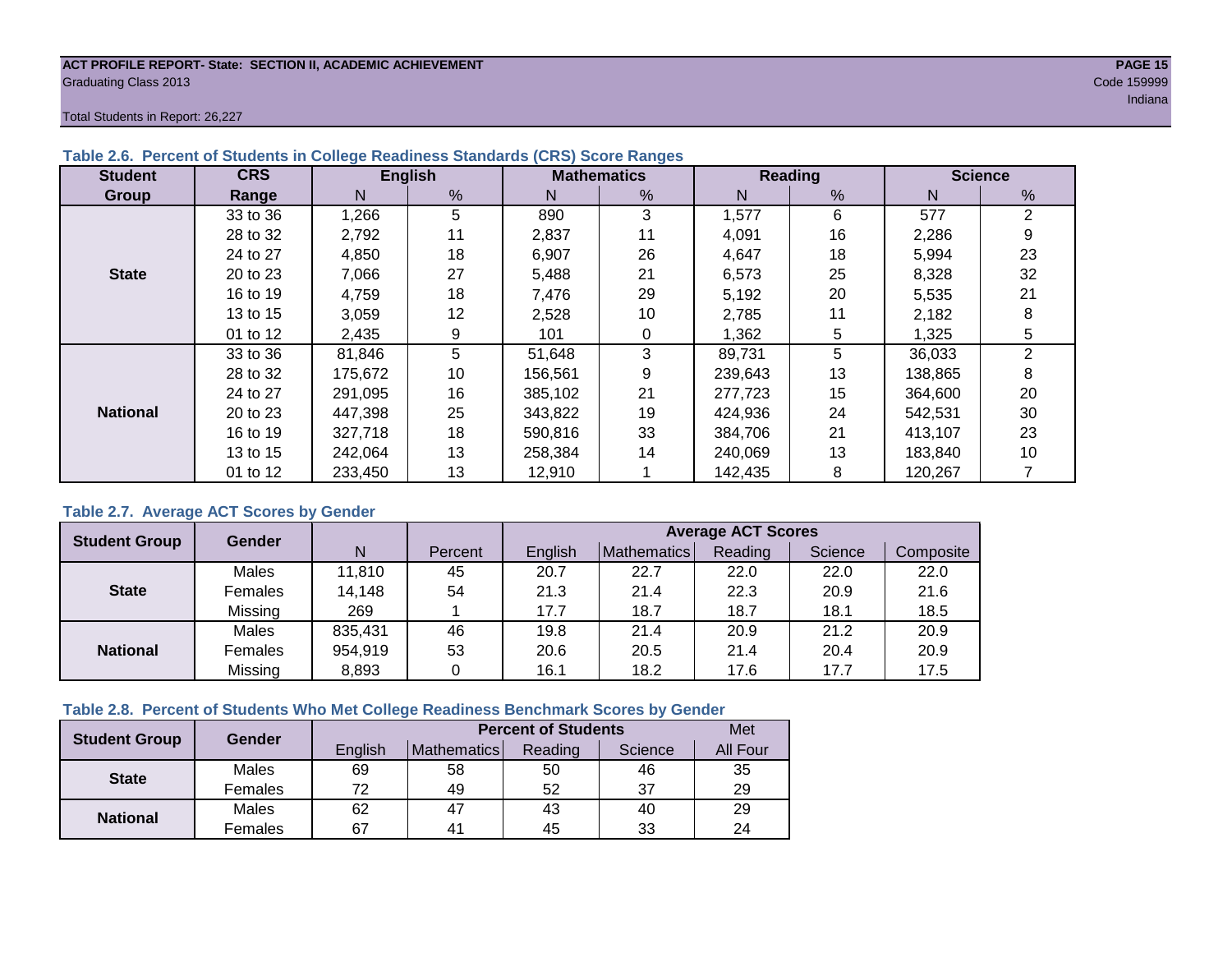#### **ACT PROFILE REPORT- State: SECTION II, ACADEMIC ACHIEVEMENT PAGE 16** Graduating Class 2013 Code 159999

#### Total Students in Report: 26,227

| <b>Student</b>  | <b>Curriculum</b>                   | N        |       | <b>English</b> |       | <b>Mathematics</b> |       | <b>Reading</b> |       | <b>Science</b> |          | <b>Composite</b> |  |
|-----------------|-------------------------------------|----------|-------|----------------|-------|--------------------|-------|----------------|-------|----------------|----------|------------------|--|
| Group           | Taken $^{\rm \scriptscriptstyle I}$ |          | CRB % | Avg            | CRB % | Avg                | CRB % | Avg            | CRB % | Ava            | $CRB\%4$ | Avg              |  |
|                 | Core or More $2$                    | 19,558   | 75    | 21.7           | 57    | 22.5               | 54    | 22.7           | 45    | 21.9           | 35       | 22.3             |  |
| <b>State</b>    | Less than Corel                     | 5,997    | 59    | 19.4           | 40    | 20.4               | 42    | 20.7           | 30    | 19.9           | 22       | 20.2             |  |
|                 | Missing <sup>3</sup>                | 672      | 39    | 16.4           | 24    | 18.5               | 30    | 18.4           | 19    | 18.1           |          | 18.0             |  |
|                 | Core or More                        | .322,739 | 71    | 21.2           | 50    | 21.7               | 50    | 22.0           | 42    | 21.5           | 31       | 21.7             |  |
| <b>National</b> | Less than Corel                     | 396,592  | 48    | 17.8           | 27    | 18.9               | 30    | 19.0           | 22    | 18.8           | 14       | 18.7             |  |
|                 | Missing                             | 79,912   | 36    | 16.0           | 19    | 17.8               | 24    | 17.5           | 17    | 17.7           | 10       | 17.4             |  |

#### **Table 2.9. College Readiness Benchmark (CRB) Percent and Average ACT Scores by Overall High School Curriculum**

<sup>1</sup> "Curriculum Taken" reflects overall high school curriculum in this table.

 $^2$  "Core or More" results correspond to students taking four or more years of English AND three or more years each of math, social studies, and natural science.

 $3$  Zero years or no coursework information reported in one or more content areas.

 $4$  Composite CRB% results reflect students who met all four subject-area benchmarks.

#### **Table 2.10. College Readiness Benchmark (CRB) Percent and Average ACT Scores by Content-Specific Curriculum**

| <b>Student</b>  | Curriculum                |          | <b>English</b> |      |          | <b>Mathematics</b> |      |          | <b>Reading</b> |      |          | <b>Science</b> |      |  |
|-----------------|---------------------------|----------|----------------|------|----------|--------------------|------|----------|----------------|------|----------|----------------|------|--|
| Group           | <b>Taken</b>              |          | CRB %          | Avg  |          | CRB %              | Avg  | N        | CRB %          | Avg  | N        | CRB %          | Avg  |  |
|                 | Core or More <sup>2</sup> | 24,642   | 72             | 21.3 | 25,016   | 54                 | 22.1 | 24,361   | 52             | 22.4 | 20,938   | 43             | 21.7 |  |
| <b>State</b>    | Less than Core            | 981      | 43             | 17.1 | 589      |                    | 16.2 | ,247     | 30             | 18.7 | 4,647    | 31             | 20.1 |  |
|                 | Missing <sup>3</sup>      | 604      | 41             | 16.7 | 622      | 24                 | 18.5 | 619      | 31             | 18.6 | 642      | 20             | 18.3 |  |
|                 | Core or More              | .646,286 | 67             | 20.6 | ,648,697 | 46                 | 21.3 | .554,990 | 46             | 21.5 | ,506,965 | 40             | 21.3 |  |
| <b>National</b> | Less than Core            | 84,048   | 36             | 15.9 | 77,906   |                    | 16.3 | 171,617  | 32             | 19.1 | 218,267  |                | 18.0 |  |
|                 | Missing                   | 68,909   | 38             | 16.4 | 72,640   | 20                 | 17.9 | 72,636   | 25             | 17.7 | 74,011   | 18             | 17.8 |  |

<sup>1</sup>"Curriculum Taken" reflects content-specific curriculum in this table.

<sup>2</sup> "Core or More" results correspond to students taking four or more years of English or three or more years of math, social studies, or natural science, respectively. For instance, Reading "Core or More" results correspond to students taking three or more years of social studies, regardless of courses taken in other content areas.

 $3$  Zero years or no coursework information reported in the specified content area.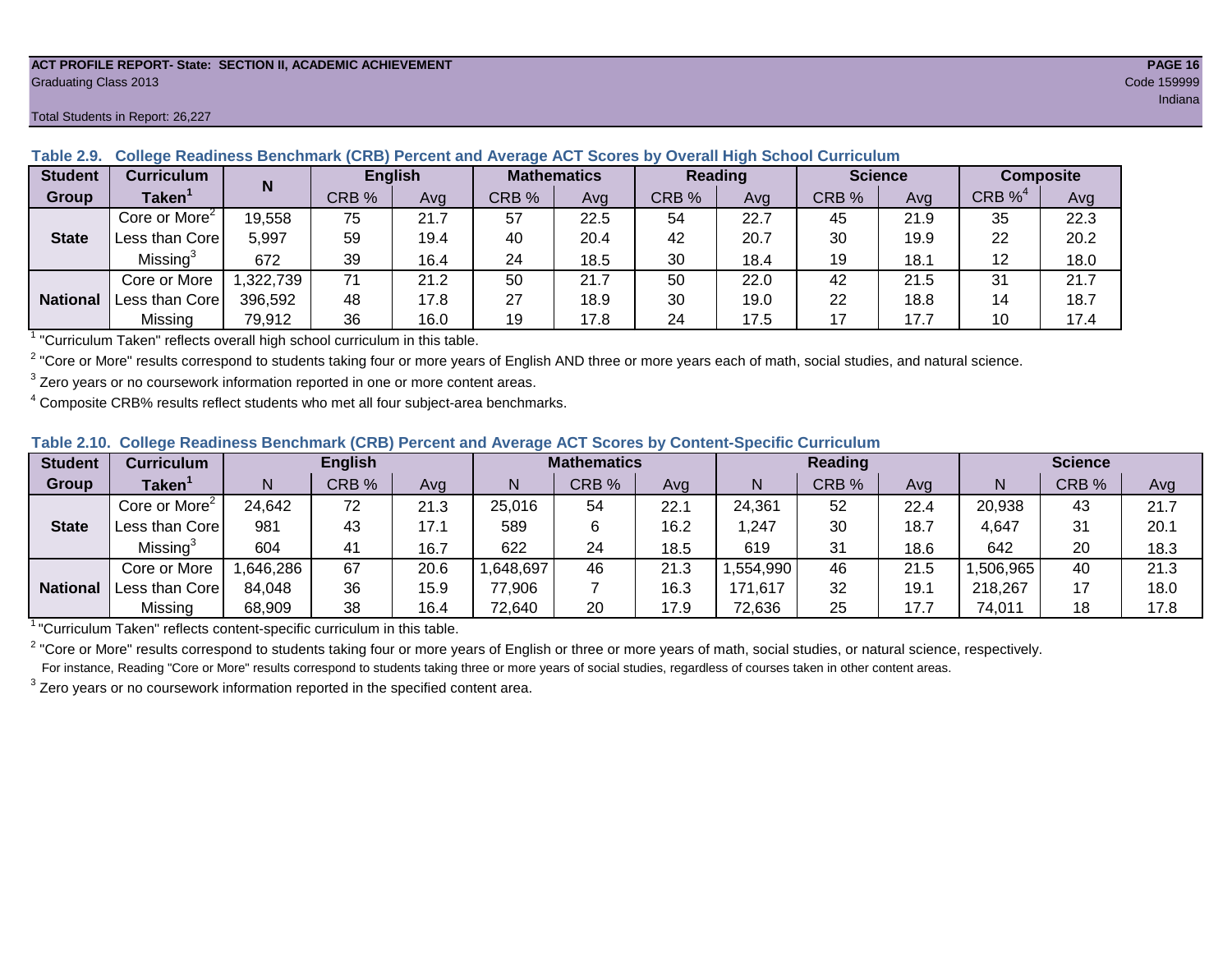## Section III College Readiness and the Impact of Course Rigor

Beginning with the Graduating Class of 2013, all students whose scores are college reportable, both standard and extended time tests, are now included. Also beginning with the 2013 Graduating Class data, College Readiness Benchmarks for Reading and Science were updated to reflect the most recent college coursework research.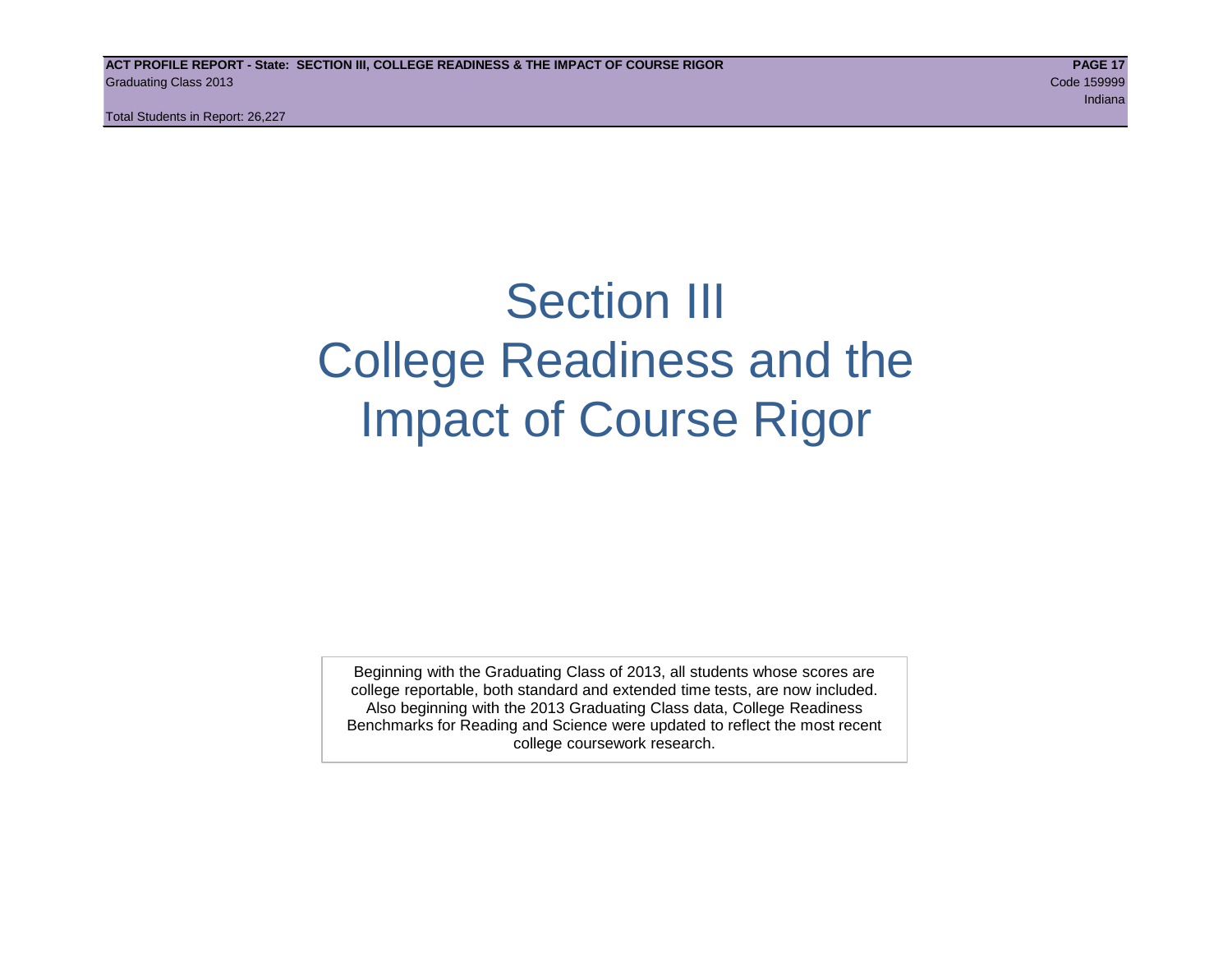#### **ACT PROFILE REPORT - State: SECTION III, COLLEGE READINESS & THE IMPACT OF COURSE RIGOR PAGE 18** Graduating Class 2013 Code 159999

Total Students in Report: 26,227

#### **Figure 3.1. Percent of Students Who Met ACT College Readiness Benchmark Scores by Race/Ethnicity: ENGLISH**



ACT English Benchmark Score = **18**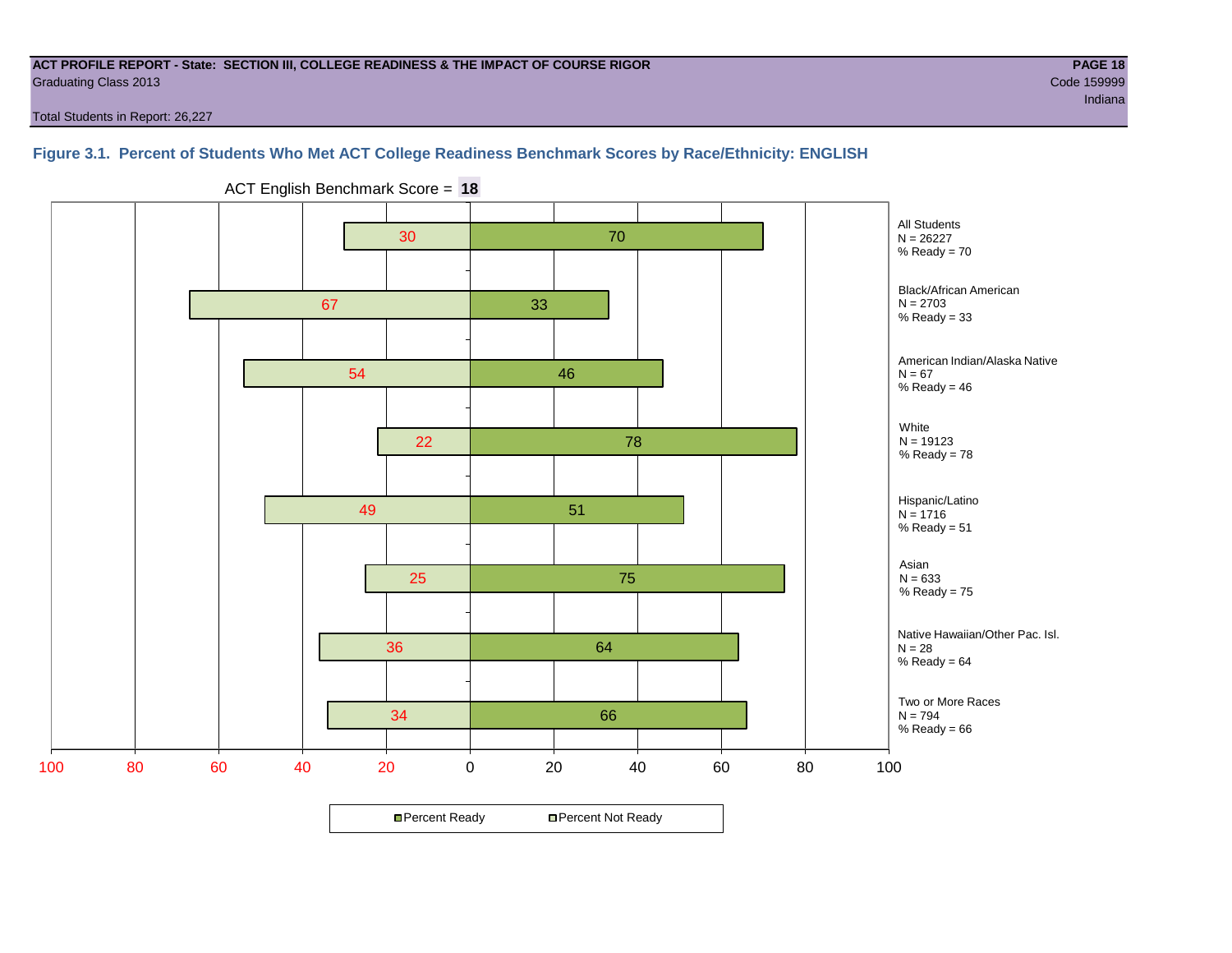#### **ACT PROFILE REPORT - State: SECTION III, COLLEGE READINESS & THE IMPACT OF COURSE RIGOR PAGE 19** Graduating Class 2013 Code 159999

Total Students in Report: 26,227

#### **Figure 3.2. Percent of Students Who Met ACT College Readiness Benchmark Scores by Race/Ethnicity: MATHEMATICS**



ACT Mathematics Benchmark Score = **22**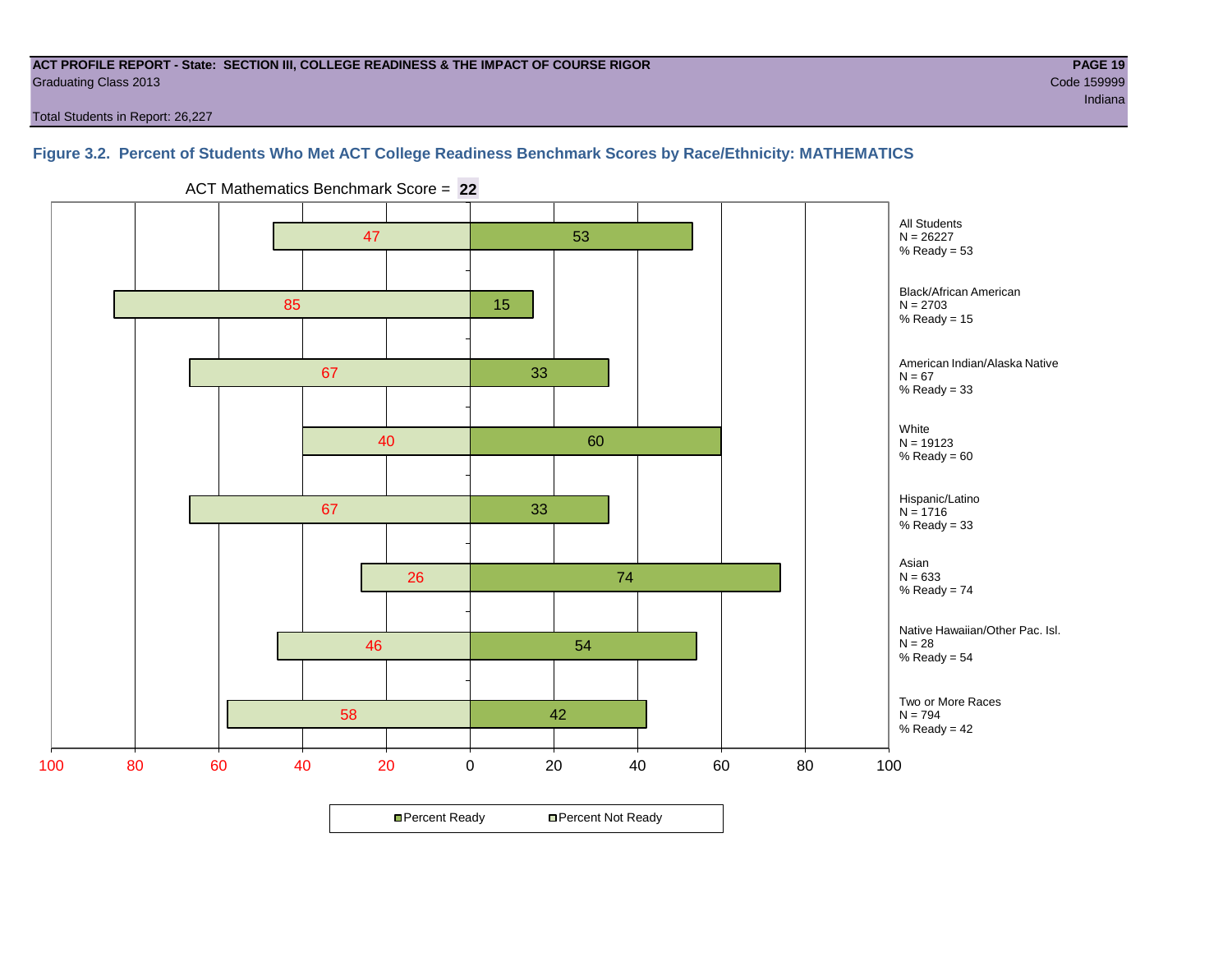#### **ACT PROFILE REPORT - State: SECTION III, COLLEGE READINESS & THE IMPACT OF COURSE RIGOR PAGE 20** Graduating Class 2013 Code 159999

Total Students in Report: 26,227

#### **Figure 3.3. Percent of Students Who Met ACT College Readiness Benchmark Scores by Race/Ethnicity: READING**



ACT Reading Benchmark Score = **22**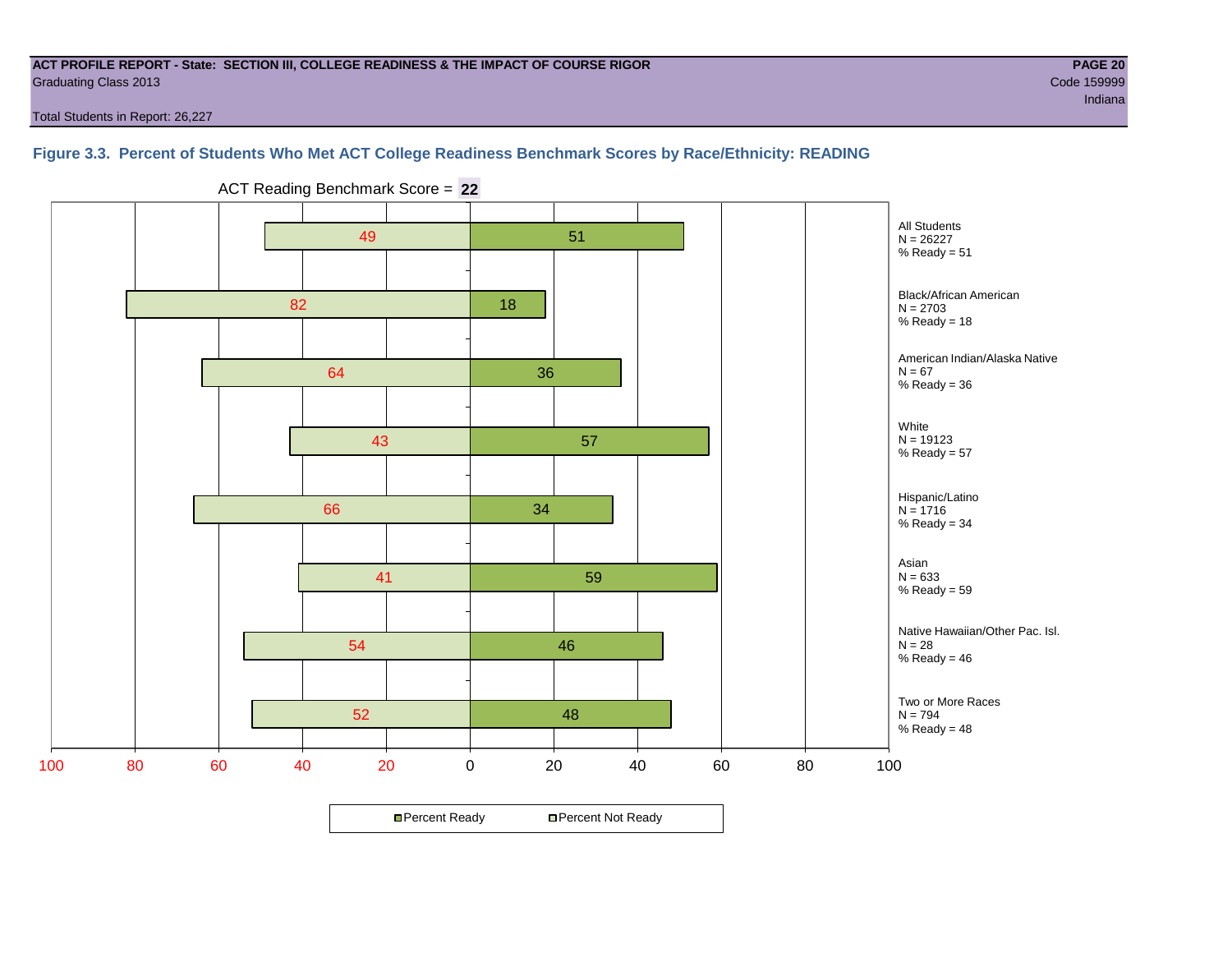#### **ACT PROFILE REPORT - State: SECTION III, COLLEGE READINESS & THE IMPACT OF COURSE RIGOR PAGE 21** Graduating Class 2013 Code 159999

ing the control of the control of the control of the control of the control of the control of the control of the control of the control of the control of the control of the control of the control of the control of the cont

Total Students in Report: 26,227

#### **Figure 3.4. Percent of Students Who Met ACT College Readiness Benchmark Scores by Race/Ethnicity: SCIENCE**



ACT Science Benchmark Score = **23**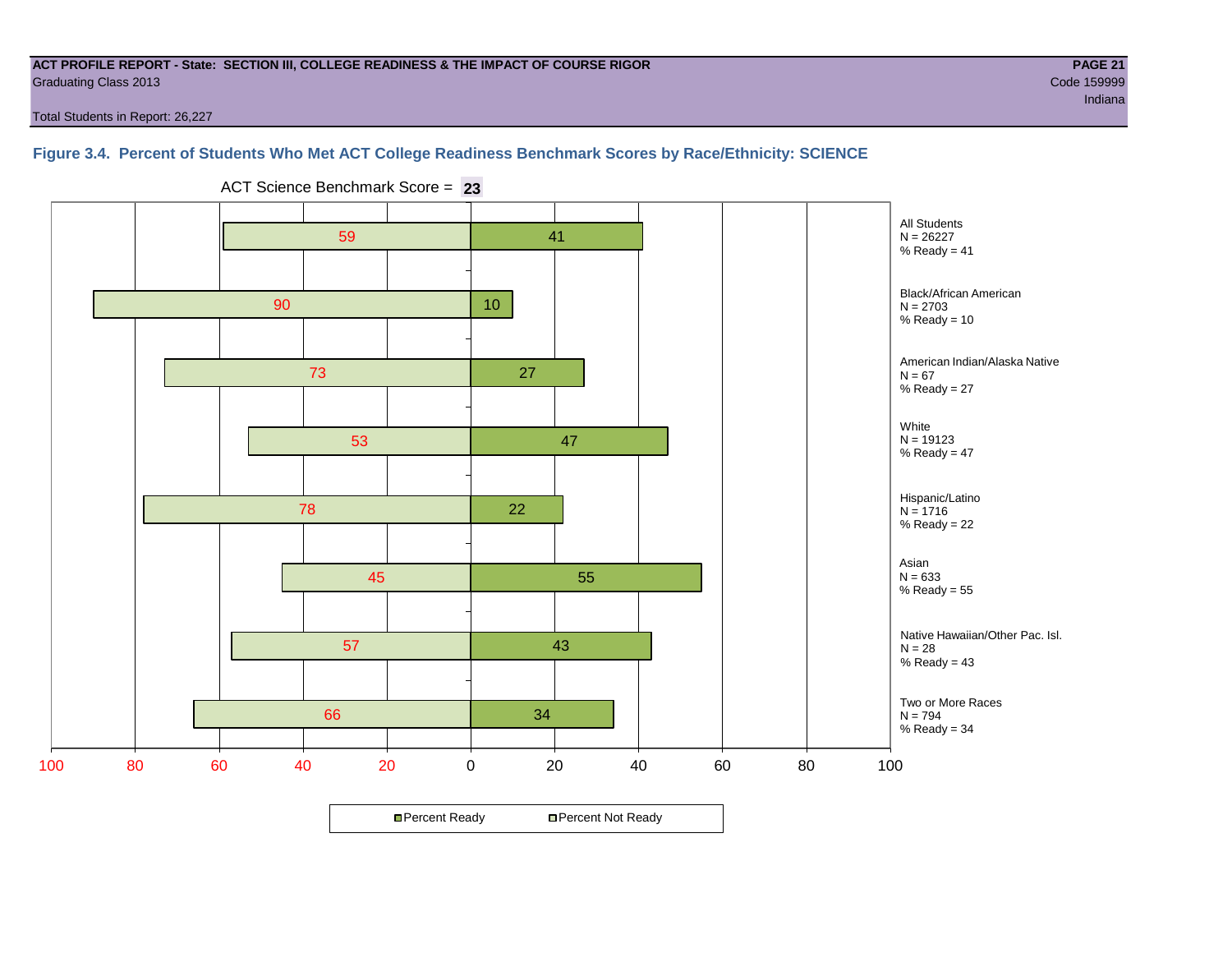#### **ACT PROFILE REPORT - State: SECTION III, COLLEGE READINESS & THE IMPACT OF COURSE RIGOR PAGE 22** Graduating Class 2013 Code 159999

Total Students in Report: 26,227

#### **Figure 3.5. Percent of Students Who Met ACT College Readiness Benchmark Scores by Race/Ethnicity: ALL FOUR**

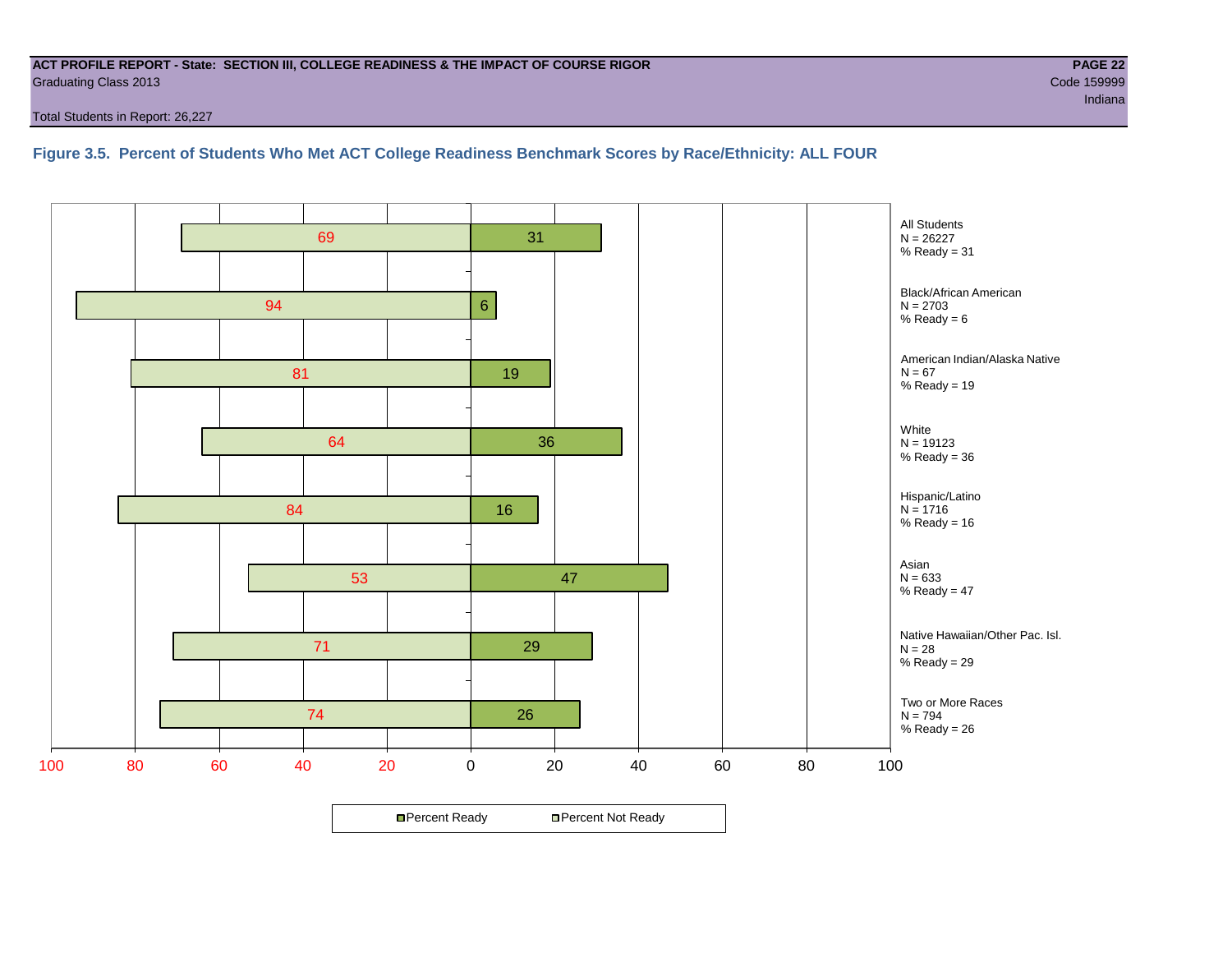#### **ACT PROFILE REPORT - State: SECTION III, COLLEGE READINESS & THE IMPACT OF COURSE RIGOR PAGE 23** Graduating Class 2013 Code 159999

Total Students in Report: 26,227

**Table 3.1. Average ACT Scores and Average ACT Score Changes by Common Course Patterns**

| <b>Course Pattern</b>                            |        |                | <b>All Students</b> |                     |       |                | <b>Males</b> |                          |                |                | <b>Females</b> |                        |
|--------------------------------------------------|--------|----------------|---------------------|---------------------|-------|----------------|--------------|--------------------------|----------------|----------------|----------------|------------------------|
|                                                  |        |                | <b>ACT</b>          | <b>Course Value</b> |       |                | <b>ACT</b>   | <b>Course Value</b>      |                |                | <b>ACT</b>     | <b>Course Value</b>    |
| <b>ENGLISH COURSE PATTERN</b>                    | N.     | Percent        | English             | Added <sup>1</sup>  | N     | Percent        | English      | Added                    | N              | Percent        | English        | $A dded^1$             |
| Eng 9, Eng 10, Eng 11, Eng 12, & Other English   | 7,235  | 28             | 22.3                | 5.2                 | 2,935 | 25             | 21.9         | 5.4                      | 4,260          | 30             | 22.7           | 5.0                    |
| Eng 9, Eng 10, Eng 11, Eng 12                    | 17,407 | 66             | 20.8                | 3.7                 | 8,104 | 69             | 20.7         | 4.2                      | 9,158          | 65             | 21.0           | 3.3                    |
| Less than 4 years of English                     | 981    | 4              | 17.1                |                     | 470   | $\overline{4}$ | 16.5         | $\overline{\phantom{a}}$ | 483            | 3              | 17.7           |                        |
| Zero years / no English courses reported         | 604    | 2              | 16.7                |                     | 301   | 3              | 17.0         | $\overline{\phantom{a}}$ | 247            | $\overline{2}$ | 16.9           |                        |
|                                                  |        |                | <b>ACT</b>          | <b>Course Value</b> |       |                | <b>ACT</b>   | <b>Course Value</b>      |                |                | <b>ACT</b>     | <b>Course Value</b>    |
| <b>MATHEMATICS COURSE PATTERN</b>                | N.     | Percent        | Math                | Added <sup>1</sup>  | N     | Percent        | Math         | Added                    | $\overline{N}$ | Percent        | Math           | A d d e d <sup>1</sup> |
| Alg 1, Alg 2, Geom, Trig, & Calc                 | 2.154  | 8              | 25.0                | 8.8                 | 972   | 8              | 26.0         | 9.6                      | 1.176          | 8              | 24.3           | 8.2                    |
| Alg 1, Alg 2, Geom, Trig, & Other Adv Math       | 2.700  | 10             | 22.4                | 6.2                 | 961   | 8              | 23.1         | 6.7                      | 1.725          | 12             | 22.0           | 5.9                    |
| Alg 1, Alg 2, Geom, & Trig                       | 1.624  | 6              | 20.3                | 4.1                 | 713   | 6              | 20.8         | 4.4                      | 895            | 6              | 20.0           | 3.9                    |
| Alg 1, Alg 2, Geom, & Other Adv Math             | 4.589  | 17             | 20.5                | 4.3                 | 1,780 | 15             | 21.1         | 4.7                      | 2,756          | 19             | 20.1           | 4.0                    |
| Other comb of 4 or more years of Math            | 9,013  | 34             | 24.7                | 8.5                 | 4,505 | 38             | 25.6         | 9.2                      | 4,484          | 32             | 23.9           | 7.8                    |
| Alg 1, Alg 2, & Geom                             | 3,793  | 14             | 17.2                | 1.0                 | 1,710 | 14             | 17.5         | 1.1                      | 2,015          | 14             | 16.9           | 0.8                    |
| Other comb of 3 or 3.5 years of Math             | 1.143  | 4              | 21.3                | 5.1                 | 535   | 5              | 21.8         | 5.4                      | 593            | $\overline{4}$ | 20.8           | 4.7                    |
| Less than 3 years of Math                        | 589    | 2              | 16.2                |                     | 320   | 3              | 16.4         | $\sim$                   | 254            | 2              | 16.1           |                        |
| Zero years / no Math courses reported            | 622    | 2              | 18.5                |                     | 314   | 3              | 19.3         | $\overline{a}$           | 250            | $\overline{2}$ | 18.1           |                        |
|                                                  |        |                | <b>ACT</b>          | <b>Course Value</b> |       |                | <b>ACT</b>   | <b>Course Value</b>      |                |                | <b>ACT</b>     | <b>Course Value</b>    |
| SOCIAL SCIENCE COURSE PATTERN                    | N      | Percent        | Reading             | Added <sup>1</sup>  | N     | Percent        | Reading      | Added <sup>1</sup>       | N              | Percent        | Reading        | A d d e d <sup>1</sup> |
| US Hist, World Hist, Am Gov, & Other Hist        | 123    | $\Omega$       | 23.2                | 4.5                 | 73    | $\mathbf{1}$   | 23.5         | 4.8                      | 50             | $\Omega$       | 22.9           | 4.0                    |
| Other comb of 4 or more years Social Science     | 15,117 | 58             | 22.7                | $4.0\,$             | 6,569 | 56             | 22.6         | 3.9                      | 8,471          | 60             | 22.8           | 3.9                    |
| US Hist, World Hist, & Am Gov                    | 310    | -1             | 18.7                | 0.0                 | 172   | $\mathbf{1}$   | 19.0         | 0.3                      | 136            | $\mathbf{1}$   | 18.4           | $-0.5$                 |
| Other comb of 3 or 3.5 years of Social Science   | 8,811  | 34             | 21.9                | 3.2                 | 4,010 | 34             | 21.8         | 3.1                      | 4,703          | 33             | 22.0           | 3.1                    |
| Less than 3 years of Social Science              | 1,247  | 5              | 18.7                |                     | 674   | 6              | 18.7         | $\sim$                   | 540            | 4              | 18.9           |                        |
| Zero years / no Social Science courses reported  | 619    | 2              | 18.6                |                     | 312   | 3              | 19.1         | $\overline{\phantom{a}}$ | 248            | 2              | 18.7           |                        |
|                                                  |        |                | <b>ACT</b>          | <b>Course Value</b> |       |                | <b>ACT</b>   | <b>Course Value</b>      |                |                | <b>ACT</b>     | <b>Course Value</b>    |
| NATURAL SCIENCE COURSE PATTERN                   | N.     | Percent        | Science             | Added <sup>1</sup>  | N     | Percent        | Science      | Added <sup>1</sup>       | N              | Percent        | Science        | A d d e d <sup>1</sup> |
| Gen Sci <sup>2</sup> , Bio, Chem, & Phys         | 8,450  | 32             | 21.9                | 1.8                 | 4,388 | 37             | 22.5         | 2.5                      | 4,009          | 28             | 21.2           | $1.0$                  |
| Bio, Chem, Phys                                  | 5,153  | 20             | 23.8                | 3.7                 | 2,585 | 22             | 24.6         | 4.6                      | 2,530          | 18             | 23.0           | 2.8                    |
| Gen Sci <sup>2</sup> , Bio, Chem                 | 6,806  | 26             | 20.2                | 0.1                 | 2,549 | 22             | 20.3         | 0.3                      | 4,215          | 30             | 20.2           | 0.0                    |
| Other comb of 3 years of Natural Science         | 529    | 2              | 19.0                | $-1.1$              | 295   | $\overline{2}$ | 19.6         | $-0.4$                   | 222            | $\overline{2}$ | 18.3           | $-1.9$                 |
| Less than 3 years of Natural Science             | 4,647  | 18             | 20.1                |                     | 1,668 | 14             | 20.0         |                          | 2,912          | 21             | 20.2           |                        |
| Zero years / no Natural Science courses reported | 642    | $\overline{2}$ | 18.3                |                     | 325   | 3              | 18.9         | $\sim$                   | 260            | $\overline{2}$ | 18.1           |                        |

<sup>1</sup>Course value added is defined as the average ACT score change compared to course sequences in which students took

less than four years of English or less than three years of Mathematics, Social Science or Natural Science.

<sup>2</sup>Includes General, Physical and Earth Sciences.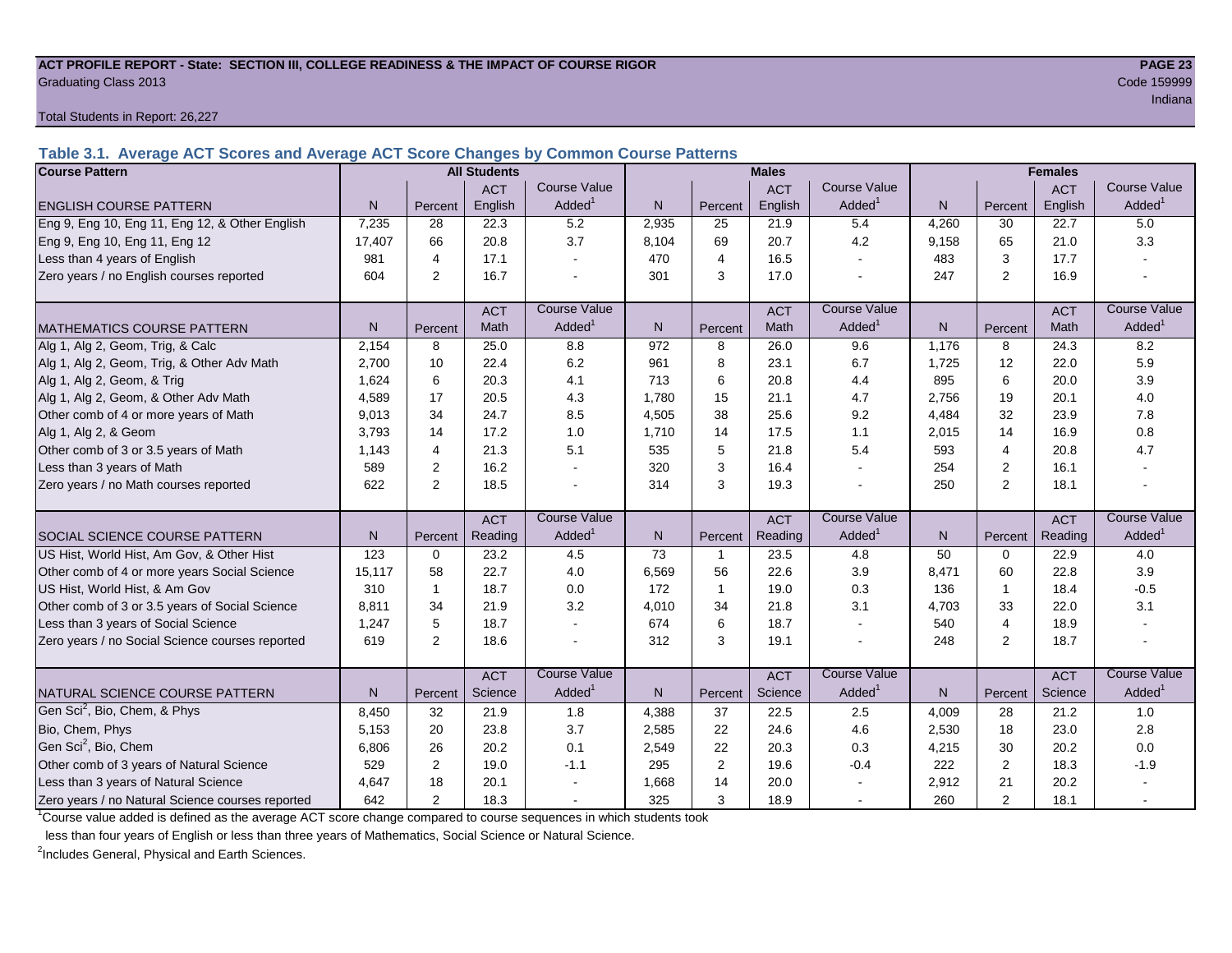#### ACT PROFILE REPORT - State: SECTION III, COLLEGE READINESS & THE IMPACT OF COURSE RIGOR **PAGE 24 Graduating Class 2013** Code 159999

in a bha an t-ainm an t-ainm an t-ainm an t-ainm an t-ainm an t-ainm an t-ainm an t-ainm an t-ainm an t-ainm a

Total Students in Report: 26,227

#### **Table 3.2. College Readiness Percents by Common Course Patterns**

| <b>Course Pattern</b>                            |              |                       | <b>State</b> |                  | <b>National</b> |                       |         |                  |  |
|--------------------------------------------------|--------------|-----------------------|--------------|------------------|-----------------|-----------------------|---------|------------------|--|
|                                                  |              | <b>Percent Taking</b> | Avg ACT      | Percent Who Met  |                 | <b>Percent Taking</b> | Avg ACT | Percent Who Met  |  |
| <b>ENGLISH COURSE PATTERN</b>                    | $\mathsf{N}$ | Pattern               | English      | <b>Benchmark</b> | N               | Pattern               | English | <b>Benchmark</b> |  |
| Eng 9, Eng 10, Eng 11, Eng 12, & Other English   | 7,235        | 28                    | 22.3         | 78               | 380,375         | 21                    | 21.6    | 73               |  |
| Eng 9, Eng 10, Eng 11, Eng 12                    | 17,407       | 66                    | 20.8         | 69               | 1,265,911       | 70                    | 20.3    | 65               |  |
| Less than 4 years of English                     | 981          | $\overline{4}$        | 17.1         | 43               | 84,048          | 5                     | 15.9    | 36               |  |
| Zero years / no English courses reported         | 604          | 2                     | 16.7         | 41               | 68,909          | $\overline{4}$        | 16.4    | 38               |  |
|                                                  |              |                       |              |                  |                 |                       |         |                  |  |
|                                                  |              | <b>Percent Taking</b> | Avg ACT      | Percent Who Met  |                 | <b>Percent Taking</b> | Avg ACT | Percent Who Met  |  |
| <b>MATHEMATICS COURSE PATTERN</b>                | $\mathsf{N}$ | Pattern               | Math         | Benchmark        | $\mathsf{N}$    | Pattern               | Math    | Benchmark        |  |
| Alg 1, Alg 2, Geom, Trig, & Calc                 | 2,154        | 8                     | 25.0         | 79               | 113,999         | 6                     | 23.8    | 68               |  |
| Alg 1, Alg 2, Geom, Trig, & Other Adv Math       | 2,700        | 10                    | 22.4         | 62               | 155,095         | 9                     | 21.9    | 56               |  |
| Alg 1, Alg 2, Geom, & Trig                       | 1,624        | 6                     | 20.3         | 40               | 119,993         | 7                     | 19.4    | 32               |  |
| Alg 1, Alg 2, Geom, & Other Adv Math             | 4,589        | 17                    | 20.5         | 42               | 336,291         | 19                    | 19.6    | 32               |  |
| Other comb of 4 or more years of Math            | 9,013        | 34                    | 24.7         | 75               | 610,720         | 34                    | 23.6    | 65               |  |
| Alg 1, Alg 2, & Geom                             | 3,793        | 14                    | 17.2         | 10               | 223,733         | 12                    | 17.2    | 11               |  |
| Other comb of 3 or 3.5 years of Math             | 1.143        | $\overline{4}$        | 21.3         | 47               | 88,866          | 5                     | 19.7    | 34               |  |
| Less than 3 years of Math                        | 589          | $\overline{2}$        | 16.2         | 6                | 77,906          | 4                     | 16.3    | $\overline{7}$   |  |
| Zero years / no Math courses reported            | 622          | 2                     | 18.5         | 24               | 72,640          | 4                     | 17.9    | 20               |  |
|                                                  |              |                       |              |                  |                 |                       |         |                  |  |
|                                                  |              | <b>Percent Taking</b> | Avg ACT      | Percent Who Met  |                 | <b>Percent Taking</b> | Avg ACT | Percent Who Met  |  |
| <b>SOCIAL SCIENCE COURSE PATTERN</b>             | N            | Pattern               | Reading      | <b>Benchmark</b> | N               | Pattern               | Reading | <b>Benchmark</b> |  |
| US Hist, World Hist, Am Gov, & Other Hist        | 123          | 0                     | 23.2         | 54               | 50,989          | 3                     | 22.2    | 51               |  |
| Other comb of 4 or more years Social Science     | 15,117       | 58                    | 22.7         | 55               | 908,394         | 50                    | 22.0    | 50               |  |
| US Hist, World Hist, & Am Gov                    | 310          | $\mathbf{1}$          | 18.7         | 29               | 106,021         | 6                     | 19.5    | 34               |  |
| Other comb of 3 or 3.5 years of Social Science   | 8,811        | 34                    | 21.9         | 49               | 489.586         | 27                    | 21.0    | 43               |  |
| Less than 3 years of Social Science              | 1,247        | 5                     | 18.7         | 30               | 171,617         | 10                    | 19.1    | 32               |  |
| Zero years / no Social Science courses reported  | 619          | 2                     | 18.6         | 31               | 72,636          | 4                     | 17.7    | 25               |  |
|                                                  |              |                       |              |                  |                 |                       |         |                  |  |
|                                                  |              | <b>Percent Taking</b> | Avg ACT      | Percent Who Met  |                 | <b>Percent Taking</b> | Avg ACT | Percent Who Met  |  |
| NATURAL SCIENCE COURSE PATTERN                   | N            | Pattern               | Science      | <b>Benchmark</b> | N               | Pattern               | Science | <b>Benchmark</b> |  |
| Gen Sci <sup>1</sup> , Bio, Chem, & Phys         | 8,450        | 32                    | 21.9         | 45               | 767,293         | 43                    | 21.9    | 46               |  |
| Bio, Chem, Phys                                  | 5,153        | 20                    | 23.8         | 61               | 183,685         | 10                    | 23.0    | 54               |  |
| Gen Sci <sup>1</sup> , Bio, Chem                 | 6,806        | 26                    | 20.2         | 29               | 504,165         | 28                    | 19.9    | 28               |  |
| Other comb of 3 years of Natural Science         | 529          | 2                     | 19.0         | 22               | 51,822          | 3                     | 19.1    | 25               |  |
| Less than 3 years of Natural Science             | 4,647        | 18                    | 20.1         | 31               | 218,267         | 12                    | 18.0    | 17               |  |
| Zero years / no Natural Science courses reported | 642          | 2                     | 18.3         | 20               | 74,011          | 4                     | 17.8    | 18               |  |

<sup>1</sup>Includes General, Physical and Earth Sciences.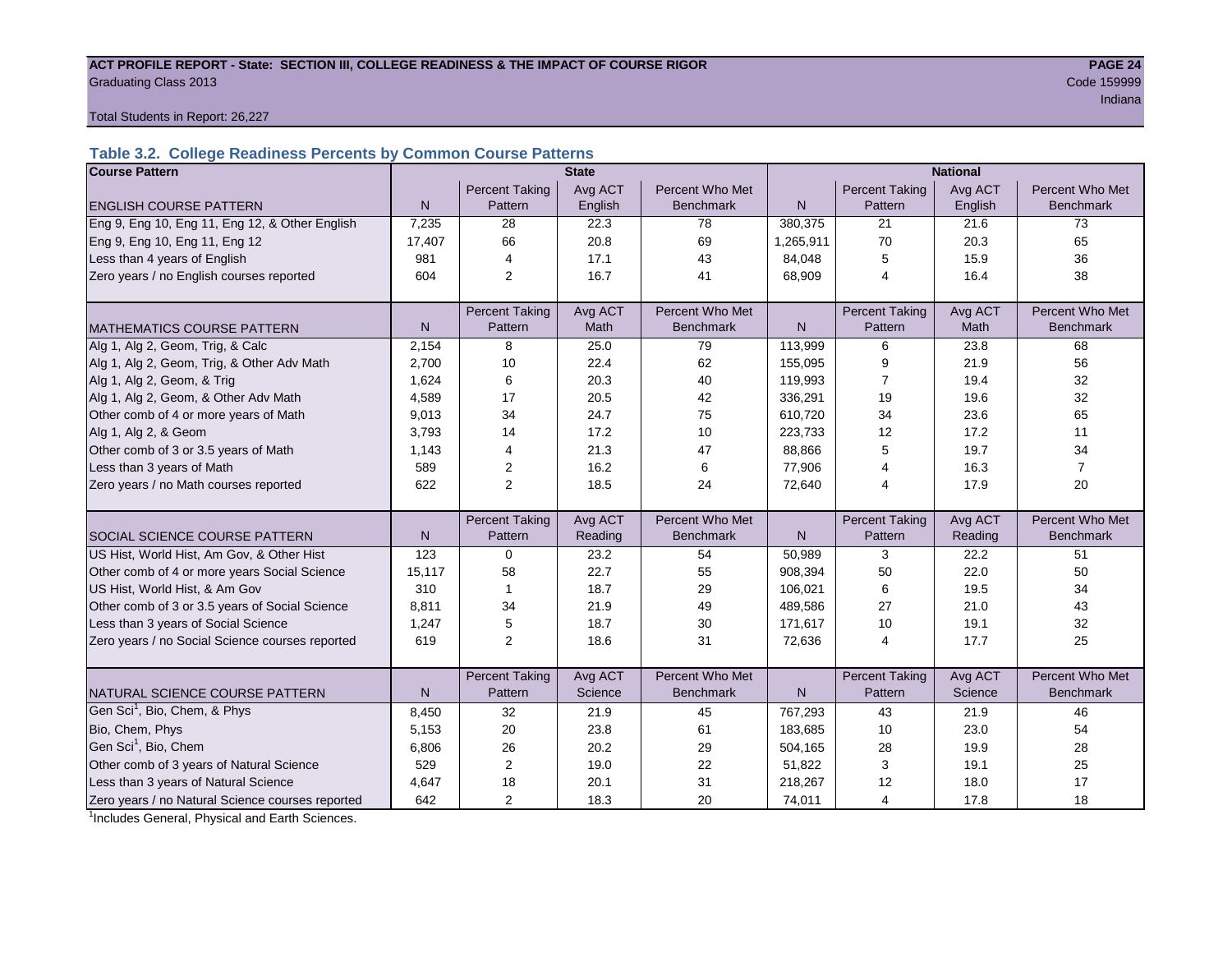### Section IV Career and Educational Aspirations

Beginning with the Graduating Class of 2013, all students whose scores are college reportable, both standard and extended time tests, are now included. Also beginning with the 2013 Graduating Class data, College Readiness Benchmarks for Reading and Science were updated to reflect the most recent college coursework research.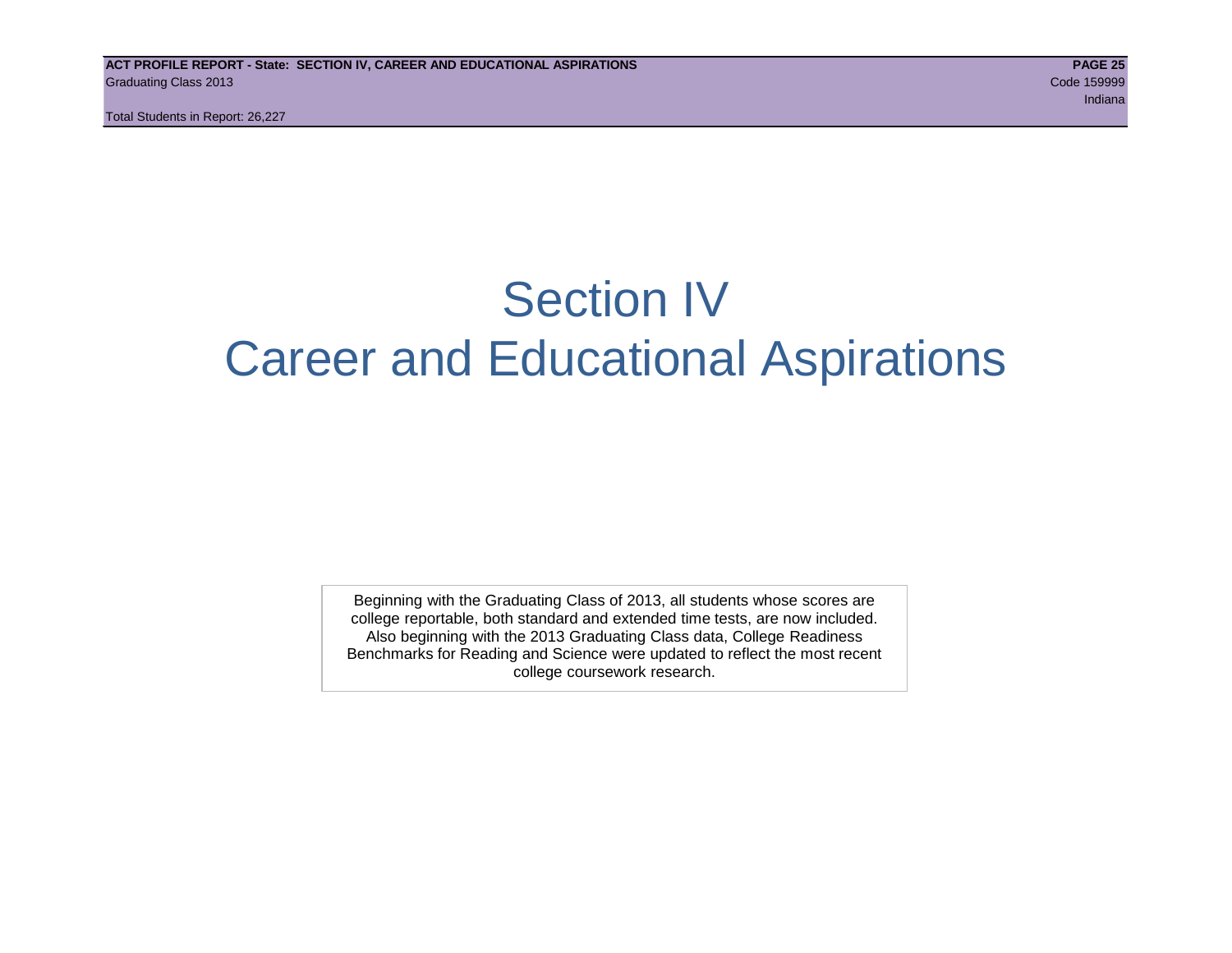#### **ACT PROFILE REPORT - State: SECTION IV, CAREER AND EDUCATIONAL ASPIRATIONS PAGE 26** Graduating Class 2013 Code 159999

ing the control of the control of the control of the control of the control of the control of the control of the control of the control of the control of the control of the control of the control of the control of the cont

#### Total Students in Report: 26,227

**Table 4.1. Distribution of Planned Educational Majors for All Students by College Plans**

|                                              | <b>All Students</b><br>Plan on 2 Years or Less of College |                      |         |                |                      |         | Plan on 4 Years or More of College |                      |         |
|----------------------------------------------|-----------------------------------------------------------|----------------------|---------|----------------|----------------------|---------|------------------------------------|----------------------|---------|
|                                              |                                                           |                      | Avg ACT |                |                      | Avg ACT |                                    |                      | Avg ACT |
| <b>Planned Educational Major</b>             | N <sup>1</sup>                                            | Percent <sup>2</sup> | Comp    | N <sub>1</sub> | Percent <sup>2</sup> | Comp    | N.                                 | Percent <sup>2</sup> | Comp    |
| Agriculture & Natural Resources Conservation | 365                                                       |                      | 21.3    | 29             | 3                    | 17.0    | 312                                |                      | 21.7    |
| Architecture                                 | 295                                                       |                      | 22.0    | 6              |                      | 17.5    | 272                                |                      | 22.0    |
| Area, Ethnic, & Multidisciplinary Studies    | 28                                                        |                      | 22.5    |                | $\Omega$             | 14.0    | 24                                 | 0                    | 22.4    |
| Arts: Visual & Performing                    | 1,472                                                     | 6                    | 20.5    | 84             | 9                    | 15.7    | 1,283                              | 6                    | 20.9    |
| <b>Business</b>                              | 2.708                                                     | 10                   | 21.6    | 82             | 9                    | 16.4    | 2,445                              | 11                   | 21.8    |
| Communications                               | 629                                                       | $\overline{2}$       | 21.6    | 16             | 2                    | 15.5    | 575                                | 3                    | 21.8    |
| Community, Family, & Personal Services       | 584                                                       | 2                    | 17.8    | 80             | 8                    | 15.7    | 461                                | $\overline{2}$       | 18.3    |
| <b>Computer Science &amp; Mathematics</b>    | 686                                                       | 3                    | 23.4    | 20             | 2                    | 16.7    | 624                                | 3                    | 23.7    |
| Education                                    | 1,525                                                     | 6                    | 21.0    | 36             |                      | 16.0    | 1,404                              | 6                    | 21.1    |
| Engineering                                  | 2.012                                                     | 8                    | 24.3    | 43             | 4                    | 16.4    | 1.863                              | 8                    | 24.5    |
| Engineering Technology & Drafting            | 326                                                       |                      | 20.0    | 42             | 4                    | 17.0    | 261                                | 1                    | 20.6    |
| English & Foreign Languages                  | 317                                                       |                      | 24.6    | 3              | $\Omega$             | 18.0    | 283                                |                      | 24.6    |
| Health Administration & Assisting            | 838                                                       | 3                    | 18.3    | 72             | 8                    | 15.4    | 710                                | 3                    | 18.7    |
| Health Sciences & Technologies               | 5,577                                                     | 21                   | 21.8    | 129            | 13                   | 16.9    | 5,163                              | 23                   | 21.9    |
| Philosophy, Religion, & Theology             | 170                                                       |                      | 22.2    |                | $\Omega$             | 21.0    | 156                                |                      | 22.4    |
| Repair, Production, & Construction           | 215                                                       |                      | 16.9    | 99             | 10                   | 16.5    | 94                                 | $\Omega$             | 17.5    |
| Sciences: Biological & Physical              | 1,907                                                     |                      | 24.8    | 10             |                      | 16.7    | 1,783                              | 8                    | 24.9    |
| Social Sciences & Law                        | 1,890                                                     |                      | 21.9    | 31             | 3                    | 16.5    | 1,749                              | 8                    | 22.0    |
| Undecided                                    | 3,625                                                     | 14                   | 22.1    | 130            | 14                   | 16.5    | 3,008                              | 13                   | 22.3    |
| No Response                                  | 1,043                                                     | 4                    | 17.5    | 42             | 4                    | 13.8    | 116                                |                      | 17.7    |

1 2-Year and 4-Year "N" counts do not reflect "Missing" and "Other" college plans, therefore they may not add up to the N count for All Students.

<sup>2</sup> Percent of students tested within College Plan groups (All Students, 2-Year, 4-Year).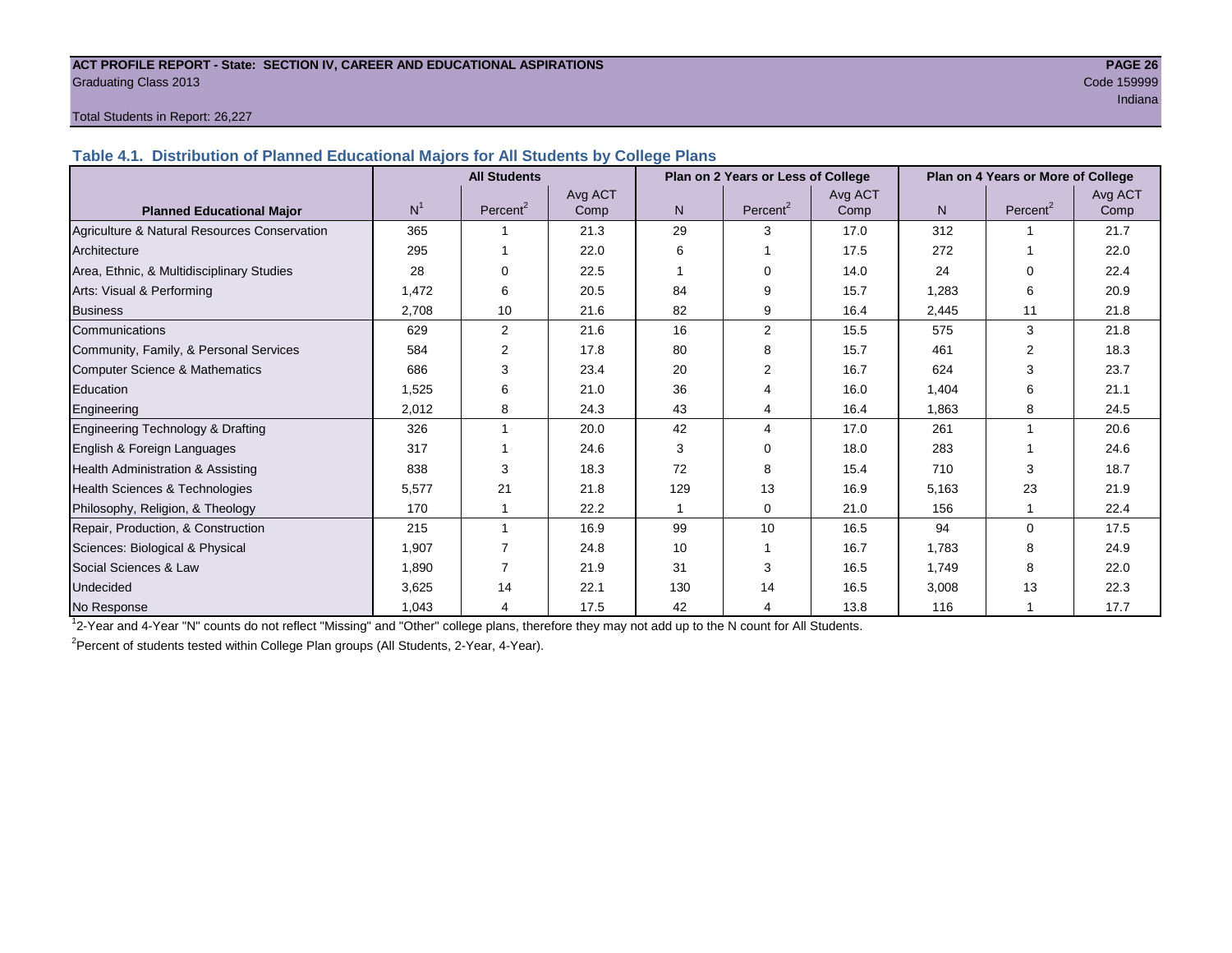#### **ACT PROFILE REPORT - State: SECTION IV, CAREER AND EDUCATIONAL ASPIRATIONS PAGE 27** Graduating Class 2013 Code 159999

#### Total Students in Report: 26,227

#### **Table 4.2. Average ACT Composite Scores for Racial/Ethnic Groups by Post-Secondary Educational Aspirations**

| <b>Educational Degree</b> | <b>All Racial/Ethnic Groups</b><br><b>Combined</b> |         |      | <b>Black/African American</b> |    | American Indian/ Alaska Native |       | White   | Hispanic/Latino |         |  |
|---------------------------|----------------------------------------------------|---------|------|-------------------------------|----|--------------------------------|-------|---------|-----------------|---------|--|
| <b>Aspirations</b>        | N.                                                 | Average | N.   | Average                       | N. | Average                        | N     | Average | N.              | Average |  |
| Voc-Tech                  | 218                                                | 16.1    | 36   | 13.1                          |    |                                | 133   | 17.0    | 27              | 13.8    |  |
| 2-yr College Degree       | 739                                                | 16.3    | 105  | 14.2                          |    | 14.0                           | 481   | 16.9    | 76              | 15.8    |  |
| <b>Bachelors Degree</b>   | 13,101                                             | 20.8    | .393 | 16.5                          | 27 | 17.5                           | 9,951 | 21.6    | 792             | 18.4    |  |
| <b>Graduate Study</b>     | 4,038                                              | 24.0    | 303  | 18.9                          |    | 25.1                           | 3,150 | 24.6    | 210             | 22.2    |  |
| Prof. Level Degree        | 5.458                                              | 24.0    | 628  | 18.8                          | 18 | 22.1                           | 3,684 | 25.0    | 406             | 21.5    |  |
| Other                     | 318                                                | 18.1    | 42   | 15.1                          |    | 17.8                           | 193   | 18.9    | 31              | 15.8    |  |
| No Response               | 2,355                                              | 20.5    | 196  | 15.5                          |    | 17.6                           | 1,531 | 21.6    | 174             | 17.5    |  |

| <b>Educational Degree</b> | <b>All Racial/Ethnic Groups</b><br><b>Combined</b> |         | Asian |         | Native Hawaiian/<br><b>Other Pacific Islander</b> |         | Two or more races |         | Prefer not to respond/<br><b>No Response</b> |         |  |
|---------------------------|----------------------------------------------------|---------|-------|---------|---------------------------------------------------|---------|-------------------|---------|----------------------------------------------|---------|--|
| <b>Aspirations</b>        | N.                                                 | Average | N     | Average | N                                                 | Average | N                 | Average | N                                            | Average |  |
| Voc-Tech                  | 218                                                | 16.1    |       | 19.0    |                                                   |         |                   | 19.6    | 15                                           | 16.9    |  |
| 2-yr College Degree       | 739                                                | 16.3    |       | 17.8    |                                                   | 14.0    | 29                | 15.6    | 37                                           | 15.2    |  |
| <b>Bachelors Degree</b>   | 13,101                                             | 20.8    | 175   | 20.6    |                                                   | 20.0    | 359               | 19.9    | 396                                          | 20.0    |  |
| <b>Graduate Study</b>     | 4,038                                              | 24.0    | 96    | 24.9    |                                                   | 30.0    | 123               | 23.7    | 147                                          | 23.8    |  |
| Prof. Level Degree        | 5.458                                              | 24.0    | 274   | 26.2    | 12                                                | 25.3    | 208               | 23.0    | 228                                          | 24.8    |  |
| Other                     | 318                                                | 18.1    | 8     | 19.9    |                                                   |         | 10                | 17.8    | 30                                           | 18.8    |  |
| No Response               | 2,355                                              | 20.5    | 73    | 24.9    |                                                   | 17.0    | 60                | 20.7    | 310                                          | 19.1    |  |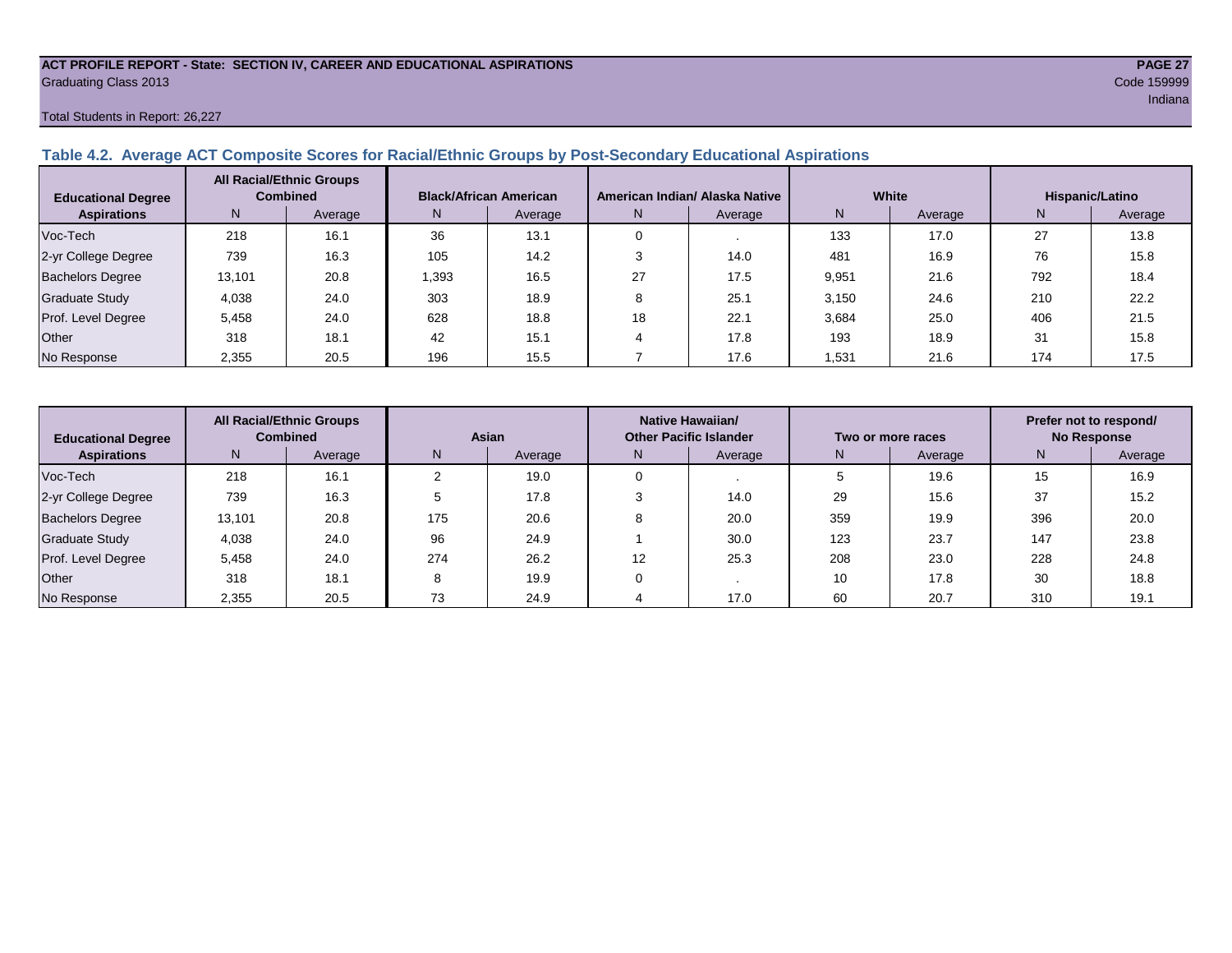#### **ACT PROFILE REPORT - State: SECTION IV, CAREER AND EDUCATIONAL ASPIRATIONS PAGE 28 Graduating Class 2013** Code 159999

#### Total Students in Report: 26,227

#### **Table 4.3. Students' Score Report Preferences at Time of Testing**

|                                        |              |                           |            |             | <b>Percent of Students in</b>             |                |                 |                               |                 |                |                |
|----------------------------------------|--------------|---------------------------|------------|-------------|-------------------------------------------|----------------|-----------------|-------------------------------|-----------------|----------------|----------------|
|                                        |              | <b>Number of Students</b> |            |             | <b>College Readiness Standards Ranges</b> |                |                 |                               |                 |                |                |
|                                        |              |                           |            | 2nd-6th     |                                           |                |                 |                               |                 |                |                |
| Name                                   | <b>State</b> | Total                     | 1st Choice | Choice      | $01 - 12$                                 |                |                 | 13-15   16-19   20-23   24-27 |                 | $28-32$        | 33-36          |
| INDIANA UNIVERSITY BLOOMINGTON         | Indiana      | 6,319                     | 2,669      | 3,650       | $\mathbf 1$                               | 4              | 15              | 31                            | 29              | 17             | 2              |
| <b>PURDUE UNIVERSITY</b>               | Indiana      | 5,460                     | 2,397      | 3,063       | $\overline{0}$                            | 3              | 12              | 31                            | 31              | 20             | 3              |
| <b>BALL STATE UNIVERSITY</b>           | Indiana      | 5,118                     | 1,829      | 3,289       | 1                                         | 8              | 26              | 35                            | 22              | 8              |                |
| INDIANA UNIV-PURDUE UNIV INDIANAPOLIS  | Indiana      | 3,152                     | 863        | 2,289       | 1                                         | 9              | 27              | 33                            | 21              | 8              | 1              |
| <b>INDIANA STATE UNIVERSITY</b>        | Indiana      | 1,991                     | 435        | 1,556       | 3                                         | 16             | 35              | 29                            | 13              | 5              | 0              |
| <b>BUTLER UNIVERSITY</b>               | Indiana      | 1,760                     | 409        | 1,351       | $\mathbf{1}$                              | $\overline{4}$ | 12              | 26                            | 32              | 21             | $\overline{2}$ |
| UNIVERSITY OF INDIANAPOLIS             | Indiana      | 1,400                     | 287        | 1,113       | $\mathbf{1}$                              | 10             | 27              | 32                            | 22              | $\overline{7}$ | $\Omega$       |
| UNIVERSITY OF SOUTHERN INDIANA         | Indiana      | 1,347                     | 441        | 906         | $\mathbf{1}$                              | 10             | 28              | 35                            | 20              | 6              | $\Omega$       |
| INDIANA UNIV-PURDUE UNIV AT FORT WAYNE | Indiana      | 1,055                     | 363        | 692         | $\overline{2}$                            | 10             | 29              | 34                            | 16              | 8              | $\Omega$       |
| STATE-COLLEGE/NO REPORTS NOW           | lowa         | 848                       | 848        | $\mathbf 0$ | 13                                        | 31             | 28              | 15                            | 8               | $\overline{2}$ | $\mathbf{1}$   |
| UNIVERSITY OF EVANSVILLE               | Indiana      | 697                       | 146        | 551         | $\mathbf{1}$                              | $\overline{4}$ | 14              | 32                            | 32              | 16             | $\mathbf{1}$   |
| <b>NCAA ELIGIBILITY CENTER</b>         | Indiana      | 581                       | 302        | 279         | 1                                         | 11             | 27              | 28                            | 24              | 8              | 1              |
| <b>VINCENNES UNIVERSITY</b>            | Indiana      | 570                       | 165        | 405         | 5                                         | 25             | 34              | 25                            | 9               |                | $\Omega$       |
| UNIVERSITY OF NOTRE DAME               | Indiana      | 563                       | 157        | 406         | 1                                         | 3              | 8               | 16                            | 30              | 33             | 9              |
| INDIANA WESLEYAN UNIVERSITY            | Indiana      | 547                       | 155        | 392         | 1                                         | $\overline{7}$ | 20              | 30                            | 27              | 14             | $\mathbf 1$    |
| PURDUE UNIVERSITY CALUMET              | Indiana      | 516                       | 213        | 303         | $\overline{2}$                            | 9              | 33              | 32                            | 18              | 5              | $\overline{0}$ |
| <b>VALPARAISO UNIVERSITY</b>           | Indiana      | 512                       | 116        | 396         | $\mathbf{1}$                              | $\overline{4}$ | 21              | 31                            | 26              | 15             | 2              |
| UNIVERSITY OF LOUISVILLE               | Kentucky     | 489                       | 134        | 355         | 3                                         | 10             | 25              | 33                            | 19              | 9              | 1              |
| ANDERSON UNIVERSITY                    | Indiana      | 468                       | 146        | 322         | $\mathbf{1}$                              | $\overline{7}$ | 24              | 30                            | 24              | 11             | $\mathbf 1$    |
| ROSE-HULMAN INSTITUTE OF TECHNOLOGY    | Indiana      | 464                       | 78         | 386         | $\Omega$                                  | $\overline{0}$ | $\overline{4}$  | 16                            | 33              | 39             | 8              |
| UNIVERSITY OF KENTUCKY                 | Kentucky     | 444                       | 118        | 326         | $\mathbf{1}$                              | $\overline{7}$ | 18              | 29                            | 30              | 13             | 3              |
| INDIANA UNIVERSITY SOUTHEAST           | Indiana      | 430                       | 156        | 274         | 4                                         | 13             | 33              | 33                            | 13              | 5              | $\Omega$       |
| <b>HANOVER COLLEGE</b>                 | Indiana      | 414                       | 103        | 311         | 1                                         | 6              | 18              | 32                            | 27              | 15             | 1              |
| IVY TECH COMM COLL-CENTRAL INDIANA     | Indiana      | 414                       | 114        | 300         | 6                                         | 25             | 41              | 21                            | $\overline{7}$  |                | 0              |
| <b>DEPAUW UNIVERSITY</b>               | Indiana      | 410                       | 80         | 330         | $\mathbf 0$                               | 3              | 10              | 26                            | 33              | 25             | $\overline{2}$ |
| <b>MARIAN UNIVERSITY-IN</b>            | Indiana      | 396                       | 94         | 302         | $\mathbf{1}$                              | 12             | 28              | 30                            | 22              | 6              | $\mathbf{1}$   |
| INDIANA UNIVERSITY NORTHWEST           | Indiana      | 373                       | 132        | 241         | 4                                         | 16             | 37              | 29                            | 12              | 3              | $\Omega$       |
| <b>TRINE UNIVERSITY</b>                | Indiana      | 357                       | 70         | 287         | $\Omega$                                  | $\overline{4}$ | 18              | 33                            | 27              | 16             |                |
| <b>INDIANA UNIVERSITY SOUTH BEND</b>   | Indiana      | 346                       | 111        | 235         | 3                                         | 15             | 33              | 26                            | 17              | 5              | $\Omega$       |
| UNIVERSITY OF SAINT FRANCIS-IN         | Indiana      | 343                       | 98         | 245         | 3                                         | 11             | 27              | 36                            | 19              | 6              | 0              |
| All Other Institutions                 |              | 19,743                    | 5,155      | 14,588      | $\overline{2}$                            | 10             | 21              | 25                            | 22              | 17             | 3              |
| <b>Total</b>                           |              | 57,527                    | 18,384     | 39,143      | $\overline{2}$                            | 9              | $\overline{21}$ | $\overline{28}$               | $\overline{24}$ | 14             | $\overline{2}$ |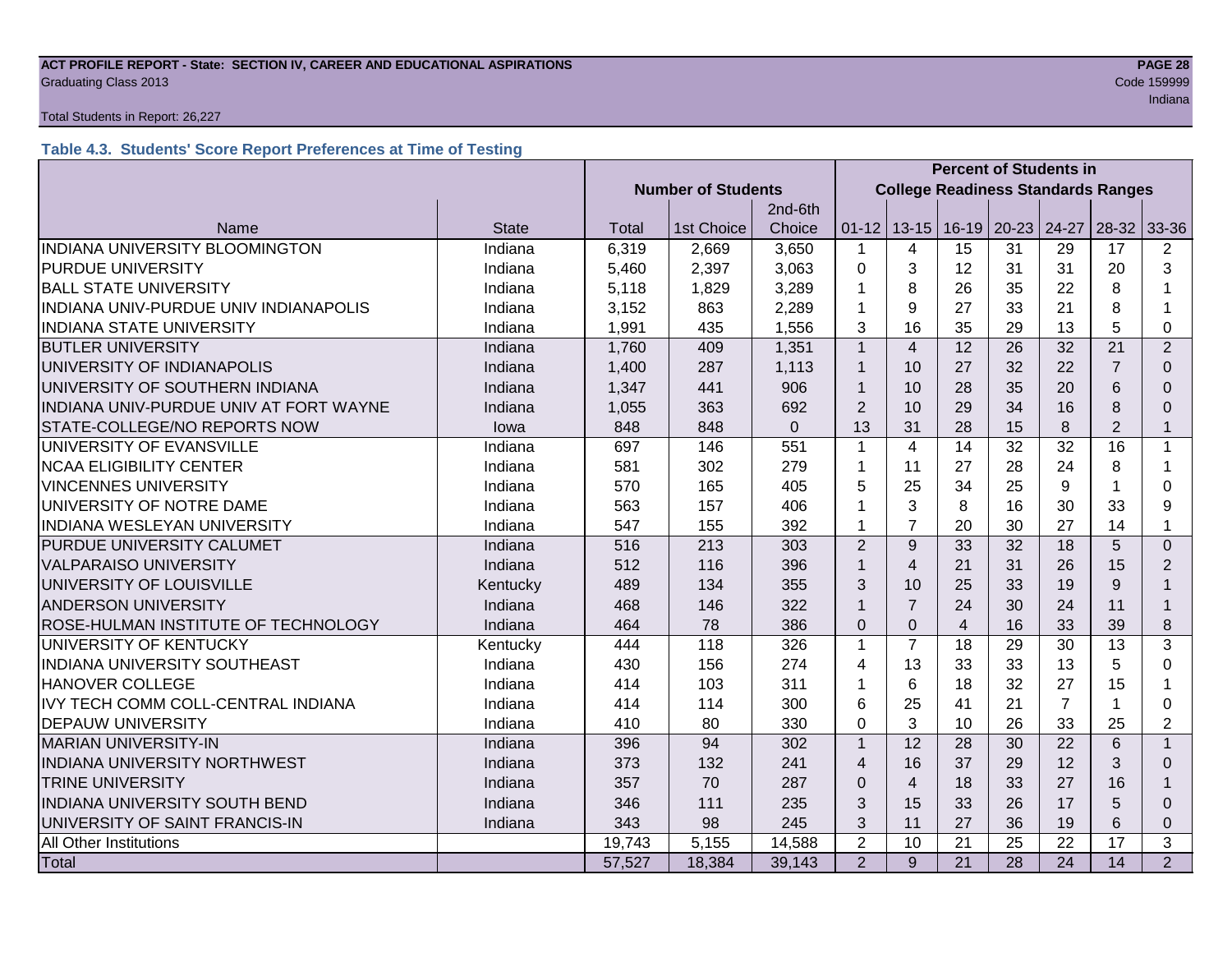# Section V Optional Writing Test Results

Beginning with the Graduating Class of 2013, all students whose scores are college reportable, both standard and extended time tests, are now included. Also beginning with the 2013 Graduating Class data, College Readiness Benchmarks for Reading and Science were updated to reflect the most recent college coursework research.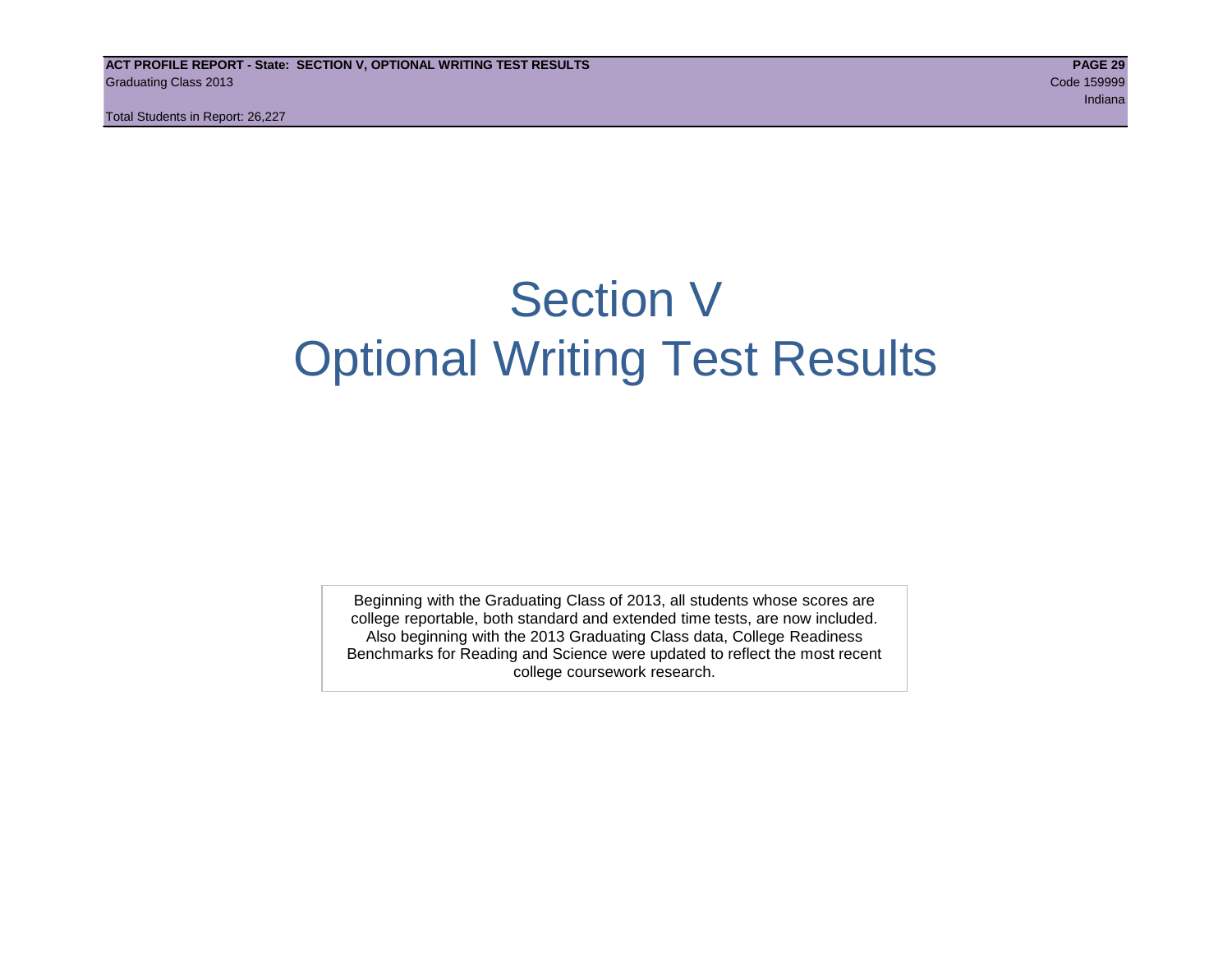### **ACT PROFILE REPORT - State: SECTION V, OPTIONAL WRITING TEST RESULTS PAGE 30** Graduating Class 2013 Code 159999

#### Total Students in Report: 26,227

| Table 5.1. Average ACT English and Writing Scores by Race/Ethnicity and Gender for students who took ACT Writing |                           |                 |                |                 |              |                 |                                 |                 |  |
|------------------------------------------------------------------------------------------------------------------|---------------------------|-----------------|----------------|-----------------|--------------|-----------------|---------------------------------|-----------------|--|
|                                                                                                                  | <b>Average ACT Scores</b> |                 |                |                 |              |                 |                                 |                 |  |
|                                                                                                                  |                           |                 | <b>English</b> |                 |              | <b>Essay</b>    | <b>English/Writing Combined</b> |                 |  |
|                                                                                                                  | <b>State</b>              | <b>National</b> | <b>State</b>   | <b>National</b> | <b>State</b> | <b>National</b> | <b>State</b>                    | <b>National</b> |  |
| <b>All Students</b>                                                                                              | 19,980                    | 942,769         | 21.5           | 21.3            | 7.0          | 7.0             | 20.6                            | 20.5            |  |
| <b>Black/African American</b>                                                                                    | 2.023                     | 114.751         | 16.1           | 16.3            | 6.3          | 6.1             | 16.1                            | 16.0            |  |
| <b>IAmerican Indian/Alaska Native</b>                                                                            | 55                        | 6.031           | 18.2           | 16.8            | 6.6          | 6.1             | 17.9                            | 16.4            |  |
| White                                                                                                            | 14,479                    | 518.407         | 22.5           | 22.9            | 7.1          | 7.2             | 21.5                            | 21.9            |  |
| Hispanic/Latino                                                                                                  | ,356                      | 151.504         | 18.5           | 18.6            | 6.7          | 6.8             | 18.3                            | 18.3            |  |
| Asian                                                                                                            | 536                       | 54.580          | 23.8           | 23.5            | 7.5          | 7.6             | 22.8                            | 22.7            |  |
| Native Hawaiian/Other Pac. Isl.                                                                                  | 21                        | 2,812           | 22.9           | 19.5            | 6.8          | 6.9             | 21.3                            | 19.2            |  |
| <b>Two or more races</b>                                                                                         | 587                       | 35.355          | 21.3           | 21.5            | 6.9          | 7.0             | 20.5                            | 20.6            |  |
| Prefer not/No Response                                                                                           | 923                       | 59,329          | 20.6           | 21.8            | 6.8          | 7.1             | 19.8                            | 20.9            |  |
|                                                                                                                  |                           |                 |                |                 |              |                 |                                 |                 |  |

Males | 8,847 | 423,104 | 21.3 | 21.0 | 6.7 | 6.7 | 20.3 | 20.1 Females 10,888 513,945 21.7 21.6 7.2 7.2 21.0 20.9 Missing | 245 | 5,720 | 18.0 | 16.6 | 6.6 | 6.3 | 17.7 | 16.5

### ing the control of the control of the control of the control of the control of the control of the control of the control of the control of the control of the control of the control of the control of the control of the cont